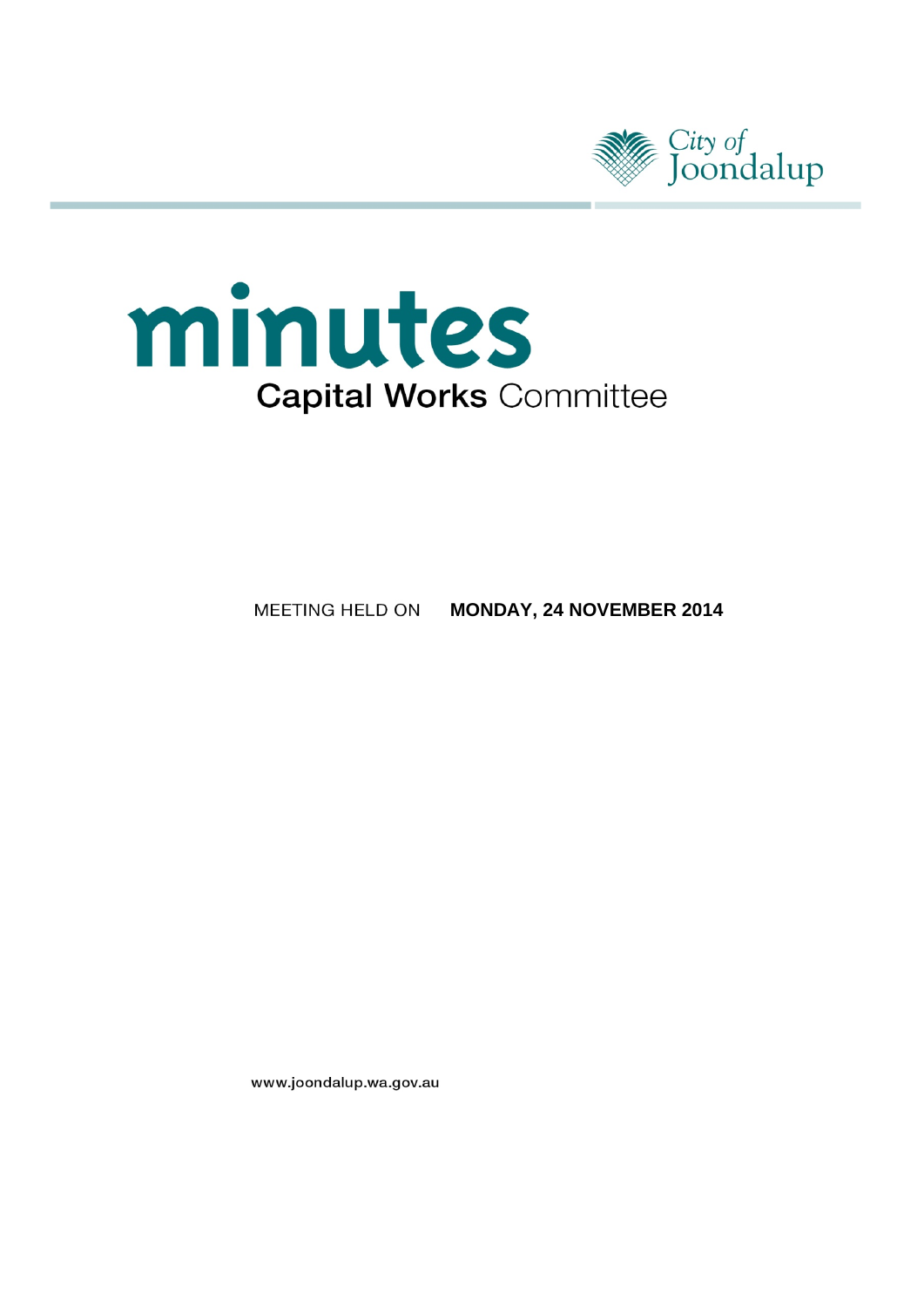# **TABLE OF CONTENTS**

| Item No.       | <b>Title</b>                                                                                                                          | Page No. |
|----------------|---------------------------------------------------------------------------------------------------------------------------------------|----------|
|                | <b>Declaration of Opening</b>                                                                                                         | 3        |
|                | <b>Declarations of Interest</b>                                                                                                       | 3        |
|                | Apologies/Leave of absence                                                                                                            | 4        |
|                | <b>Confirmation of Minutes</b>                                                                                                        | 4        |
|                | Announcements by the Presiding Member without discussion                                                                              | 4        |
|                | Identification of matters for which the meeting may be closed to<br>the public                                                        | 5        |
|                | <b>Petitions and deputations</b>                                                                                                      | 5        |
|                | <b>Reports</b>                                                                                                                        | 6        |
| 1              | Update on 2014-15 Capital Works Program - [102496]                                                                                    | 6        |
| $\overline{2}$ | Bi-Monthly Capital Works Project Reports - [102496]                                                                                   | 9        |
| 3              | Percy Doyle Reserve - Refurbishment of Existing Facilities - [02056,<br>00967, 03078, 09631, 07512, 05066, 04185, 17817, 07430 49665] | 12       |
| 4              | Proposed Refurbishment - Undercroft Bridge Club - [17817]                                                                             | 27       |
|                | <b>Urgent Business</b>                                                                                                                | 34       |
|                | Motions of which previous notice has been given                                                                                       | 34       |
|                | <b>Requests for Reports for future consideration</b>                                                                                  | 34       |
|                | <b>Closure</b>                                                                                                                        | 34       |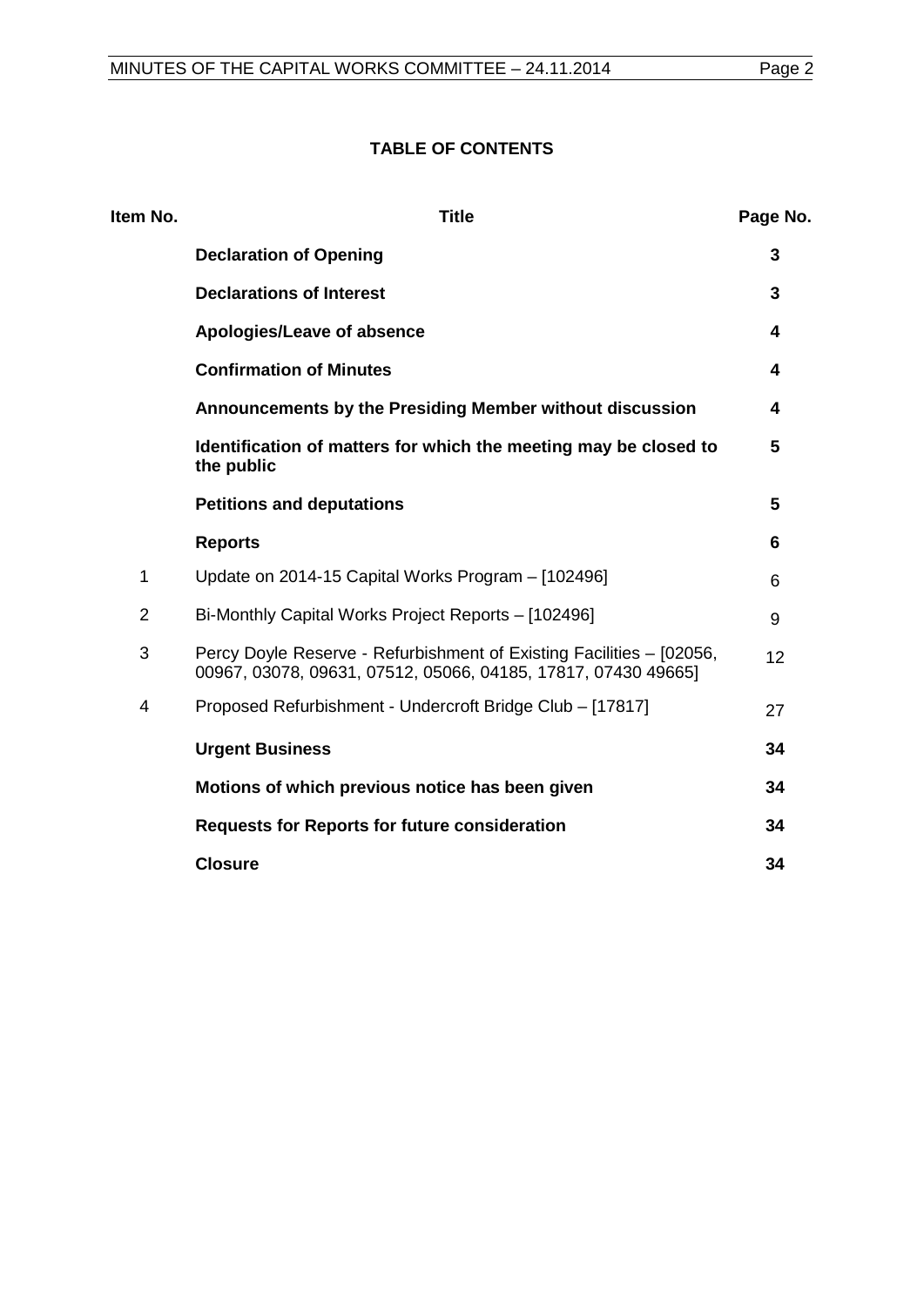Cr Russ Fishwick, JP *until 6.57pm* 

# **CITY OF JOONDALUP**

# **MINUTES OF THE CAPITAL WORKS COMMITTEE MEETING HELD IN CONFERENCE ROOM 2, JOONDALUP CIVIC CENTRE, BOAS AVENUE, JOONDALUP ON MONDAY 24 NOVEMBER 2014.**

# **ATTENDANCE**

#### **Committee Members**

| Cr Kerry Hollywood<br><b>Mayor Troy Pickard</b><br>Cr Brian Corr | <b>Presiding Member</b>        |             |
|------------------------------------------------------------------|--------------------------------|-------------|
| Cr Teresa Ritchie, JP<br>Cr Philippa Taylor                      | <b>Deputy Presiding Member</b> | from 5.46pm |
| <b>Observers</b>                                                 |                                |             |

| Cr John Chester      |  |
|----------------------|--|
| Cr Russ Fishwick, JP |  |

#### **Officers**

| Mr Mike Tidy      | <b>Director Corporate Services</b>           |
|-------------------|----------------------------------------------|
| Mr Nico Claassen  | <b>Director Infrastructure Services</b>      |
| Mr Mike Smith     | <b>Manager Leisure and Cultural Services</b> |
| Mr Brad Sillence  | <b>Manager Governance</b>                    |
| Mr Andrew Murphy  | Manager Infrastructure Management Services   |
| Mr John Byrne     | <b>Governance Coordinator</b>                |
| Mrs Dawn Anderson | Governance Officer                           |

# **Guests**

| Mr David Cowell    | (President) Undercroft Bridge Club        | from $5.50$ pm to $6.05$ pm |
|--------------------|-------------------------------------------|-----------------------------|
| Mr Graham Millward | (Committee Member) Undercroft Bridge Club |                             |

*from 5.50pm to 6.05pm*

# <span id="page-2-0"></span>**DECLARATION OF OPENING**

The Presiding Member declared the meeting open at 5.45pm.

# <span id="page-2-1"></span>**DECLARATIONS OF INTEREST**

# **Disclosures of Financial / Proximity Interest**

Nil.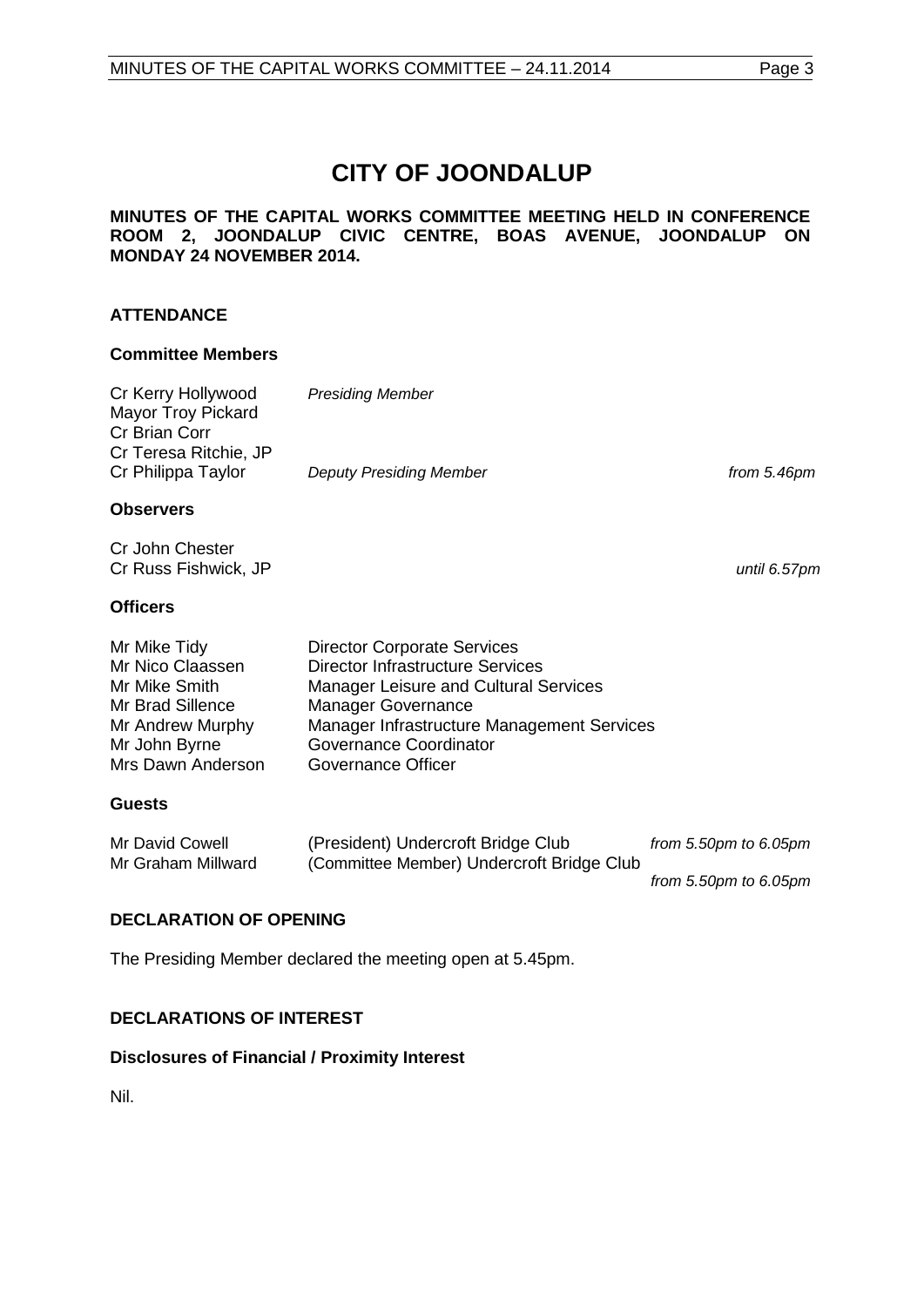# **Disclosures of interest affecting impartiality**

Elected Members (in accordance with Regulation 11 of the *Local Government [Rules of Conduct] Regulations 2007)* and employees (in accordance with the Code of Conduct) are required to declare any interest that may affect their impartiality in considering a matter. This declaration does not restrict any right to participate in or be present during the decision-making process. The Elected Member/employee is also encouraged to disclose the nature of the interest.

| <b>Name/Position</b>      | <b>Cr Brian Corr.</b>                                      |  |
|---------------------------|------------------------------------------------------------|--|
| <b>Item No./Subject</b>   | Item 3 - Percy Doyle Reserve - Refurbishment of Existing   |  |
|                           | Facilities.                                                |  |
| <b>Nature of interest</b> | Interest that may affect impartiality.                     |  |
| <b>Extent of Interest</b> | Cr Corr's wife is Secretary of the Undercroft Bridge Club. |  |

| <b>Name/Position</b>      | <b>Cr Brian Corr.</b>                                      |
|---------------------------|------------------------------------------------------------|
| <b>Item No./Subject</b>   | Item 4 - Proposed Refurbishment - Undercroft Bridge Club.  |
| <b>Nature of interest</b> | Interest that may affect impartiality.                     |
| <b>Extent of Interest</b> | Cr Corr's wife is Secretary of the Undercroft Bridge Club. |

*Cr Taylor entered the room at 5.46pm.*

# <span id="page-3-0"></span>**APOLOGIES/LEAVE OF ABSENCE**

# **Apology:**

Cr Geoff Amphlett, JP.

# **Leave of Absence previously approved**

| Cr Brian Corr                      | 2 December to 7 December 2014 inclusive:      |
|------------------------------------|-----------------------------------------------|
| Cr Sam Thomas                      | 3 December 2014 to 5 December 2014 inclusive; |
| <b>Cr Christine Hamilton-Prime</b> | 6 December 2014 to 5 January 2015 inclusive.  |

#### <span id="page-3-1"></span>**CONFIRMATION OF MINUTES**

#### MINUTES OF THE CAPITAL WORKS COMMITTEE HELD 7 OCTOBER 2014

**MOVED Mayor Pickard, SECONDED Cr Ritchie that the minutes of the meeting of the Capital Works Committee held on Tuesday 7 October 2014 be confirmed as a true and correct record.**

#### **The Motion was Put and CARRIED (5/0)**

**In favour of the Motion:** Cr Hollywood, Mayor Pickard, Crs Corr, Ritchie and Taylor.

# <span id="page-3-2"></span>**ANNOUNCEMENTS BY THE PRESIDING MEMBER WITHOUT DISCUSSION**

<span id="page-3-3"></span>Nil.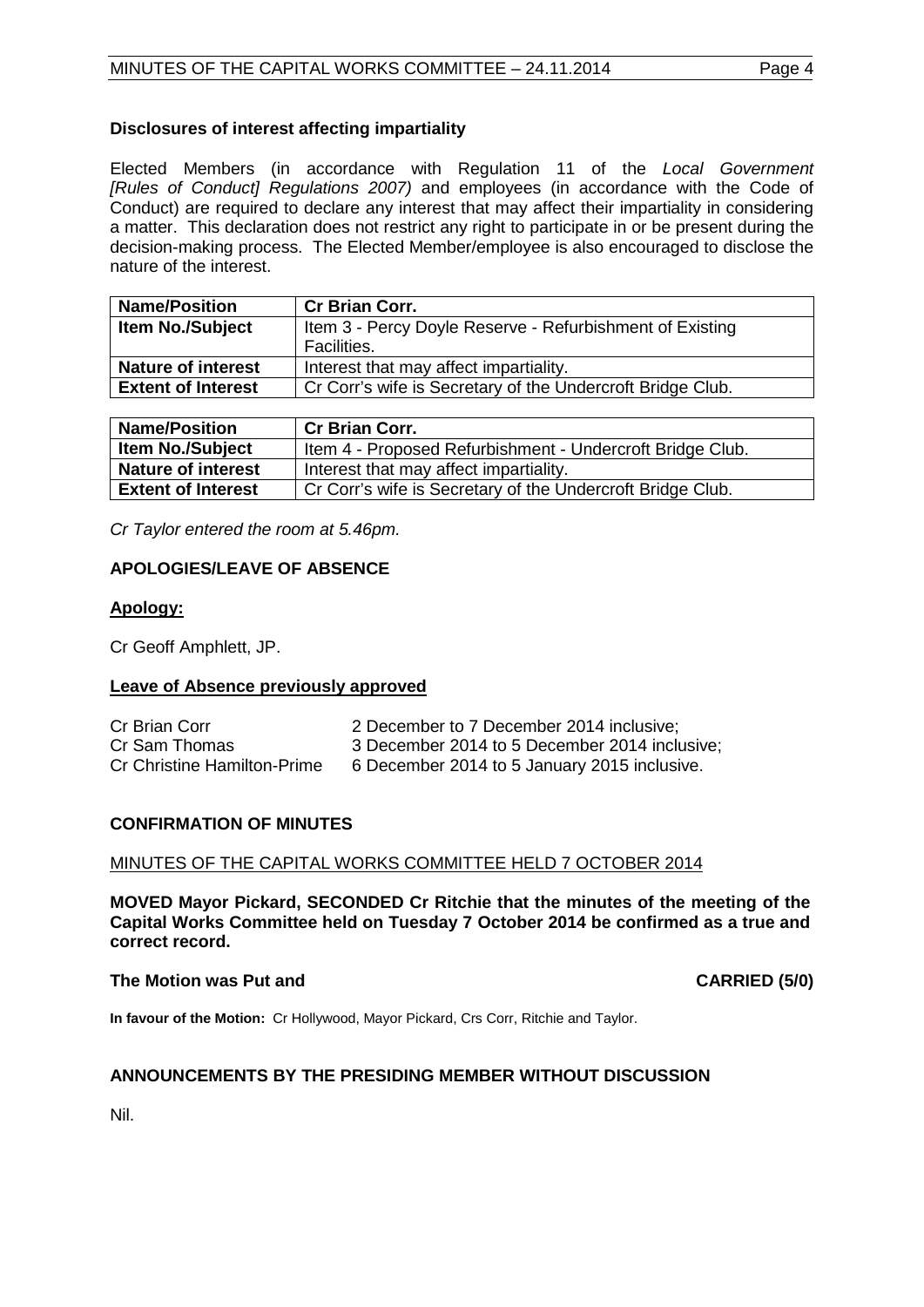# **IDENTIFICATION OF MATTERS FOR WHICH THE MEETING MAY BE CLOSED TO THE PUBLIC**

In accordance with Clause 5.2 of the City's *Meeting Procedures Local Law 2013*, this meeting was not open to the public.

# <span id="page-4-0"></span>**PETITIONS AND DEPUTATIONS**

# **ITEM 4 – PROPOSED REFURBISHMENT - UNDERCROFT BRIDGE CLUB**

Mr David Cowell (President) and Mr Graham Millward (Committee Member) addressed the Elected Members in support of the club's application for building extensions.

*Mr David Cowell and Mr Graham Millward of Undercroft Bridge Club entered the room at 6.50pm and left the room at 7.05pm.*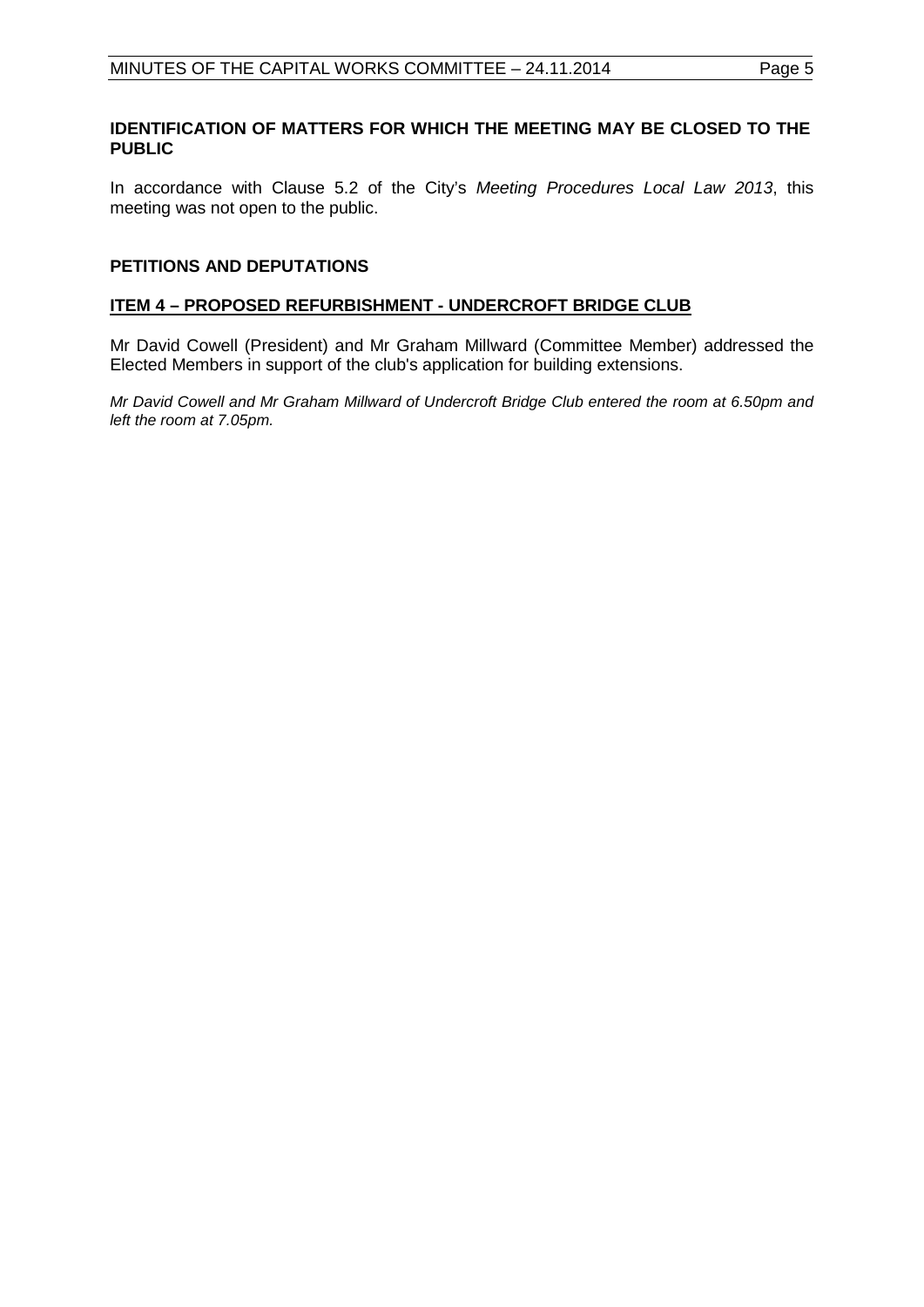#### <span id="page-5-0"></span>**REPORTS**

<span id="page-5-1"></span>

| <b>ITEM1</b>                          | <b>UPDATE ON 2014-15 CAPITAL WORKS PROGRAM</b>                                                                                                         |                    |       |         |        |
|---------------------------------------|--------------------------------------------------------------------------------------------------------------------------------------------------------|--------------------|-------|---------|--------|
| <b>WARD</b>                           | All                                                                                                                                                    |                    |       |         |        |
| <b>RESPONSIBLE</b><br><b>DIRECTOR</b> | Mr Nico Claassen<br><b>Infrastructure Services</b>                                                                                                     |                    |       |         |        |
| <b>FILE NUMBER</b>                    | 102496                                                                                                                                                 |                    |       |         |        |
| <b>ATTACHMENT</b>                     | Attachment 1                                                                                                                                           | Capital<br>2014-15 | Works | Project | Report |
| <b>AUTHORITY / DISCRETION</b>         | Information - includes items provided to Council for<br>information purposes only that do not require a decision of<br>Council (that is for 'noting'). |                    |       |         |        |

#### **PURPOSE**

For the Capital Works Committee to note the update on the *2014-15 Capital Works Program*.

#### **EXECUTIVE SUMMARY**

The Capital Works Project Report for the 2014-15 program, as at 11 November 2014 is attached (Attachment 1 refers).

*It is therefore recommended that the Capital Works Committee NOTES the report on the Capital Works Projects for 2014-15 as at 11 November 2014 forming Attachment 1 to this Report.*

# **BACKGROUND**

At its meeting held on 15 May 2012 (CJ094-05/12 refers), Council resolved in part, to establish a Capital Works Committee to:

- *oversee the monthly progress of the City's annual Capital Works Program and review of the City's Five Year Capital Works Program*
- *oversee the long term planning of major capital works projects not being the role of a Council Committee established for such purposes*
- *consider recommendations to modify the City's Capital Works.*

# **DETAILS**

The Capital Works Project Report for the 2014-15 program as at 11 November 2014, is provided at Attachment 1.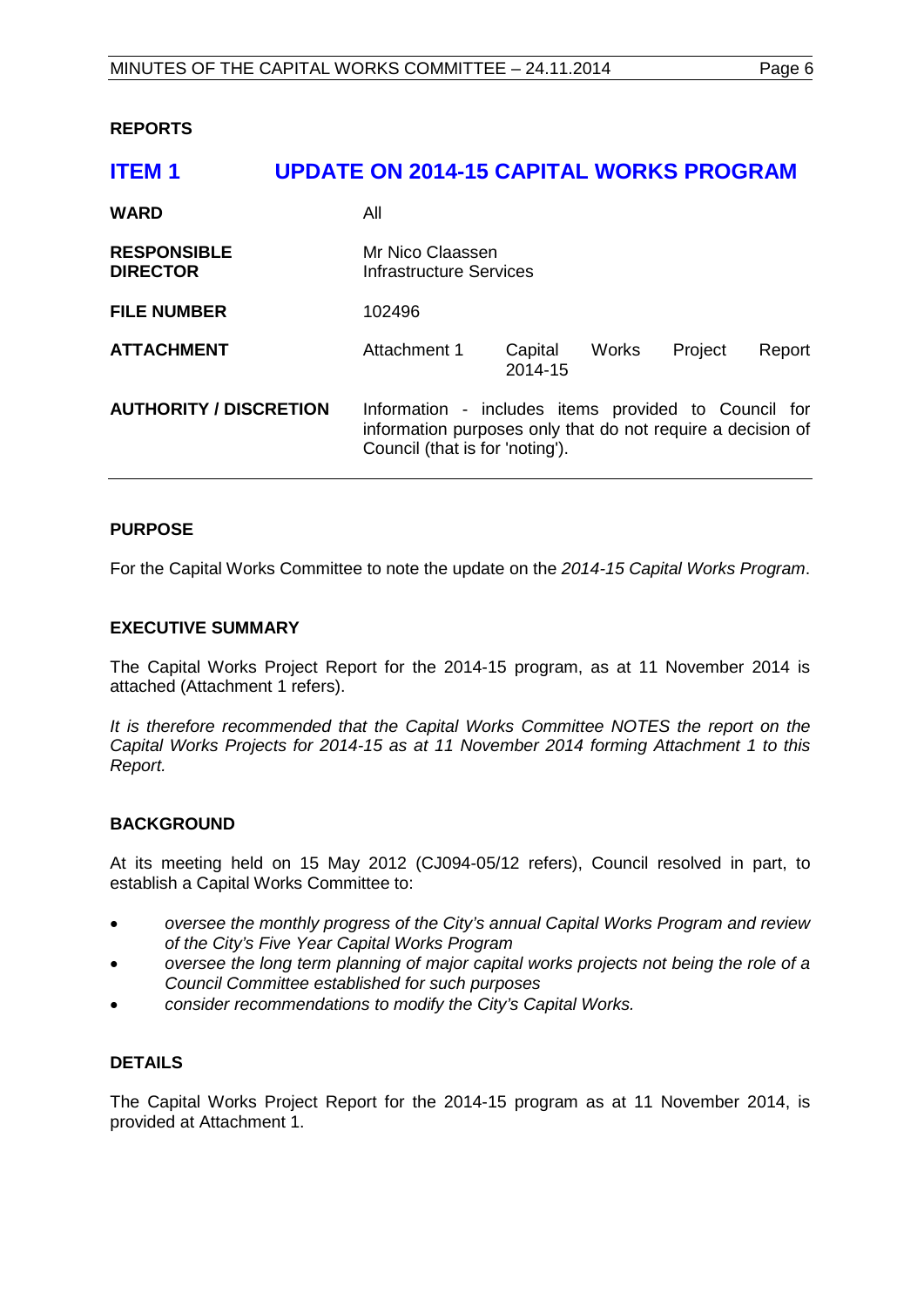#### **Issues and options considered**

Not applicable.

# **Legislation / Strategic Community Plan / policy implications**

**Legislation** Sections 5.17 and 6.8 of the *Local Government Act 1995.* A committee cannot make decisions, on behalf of the Council, that require an absolute majority decision (section 5.17 of the *Local Government Act 1995)*, in which case, and in accordance with Section 6.8 of the *Local Government Act 1995,* includes approving expenditure not included in the City's Annual Budget. The Capital Works Committee could only recommend to Council to approve or modify capital works projects.

# **Strategic Community Plan**

| <b>Key theme</b> | <b>Financial Sustainability.</b> |
|------------------|----------------------------------|
| <b>Objective</b> | Major project delivery.          |

**Strategic initiative** Not applicable.

**Policy** Not applicable.

# **Risk management considerations**

Not applicable.

#### **Financial / budget implications**

Not applicable.

#### **Regional significance**

Not applicable.

#### **Sustainability implications**

Not applicable.

#### **Consultation**

Not applicable.

# **COMMENT**

The Capital Works Project Report for the 2014-15 program provides an update on the capital works activities undertaken as at 11 November 2014.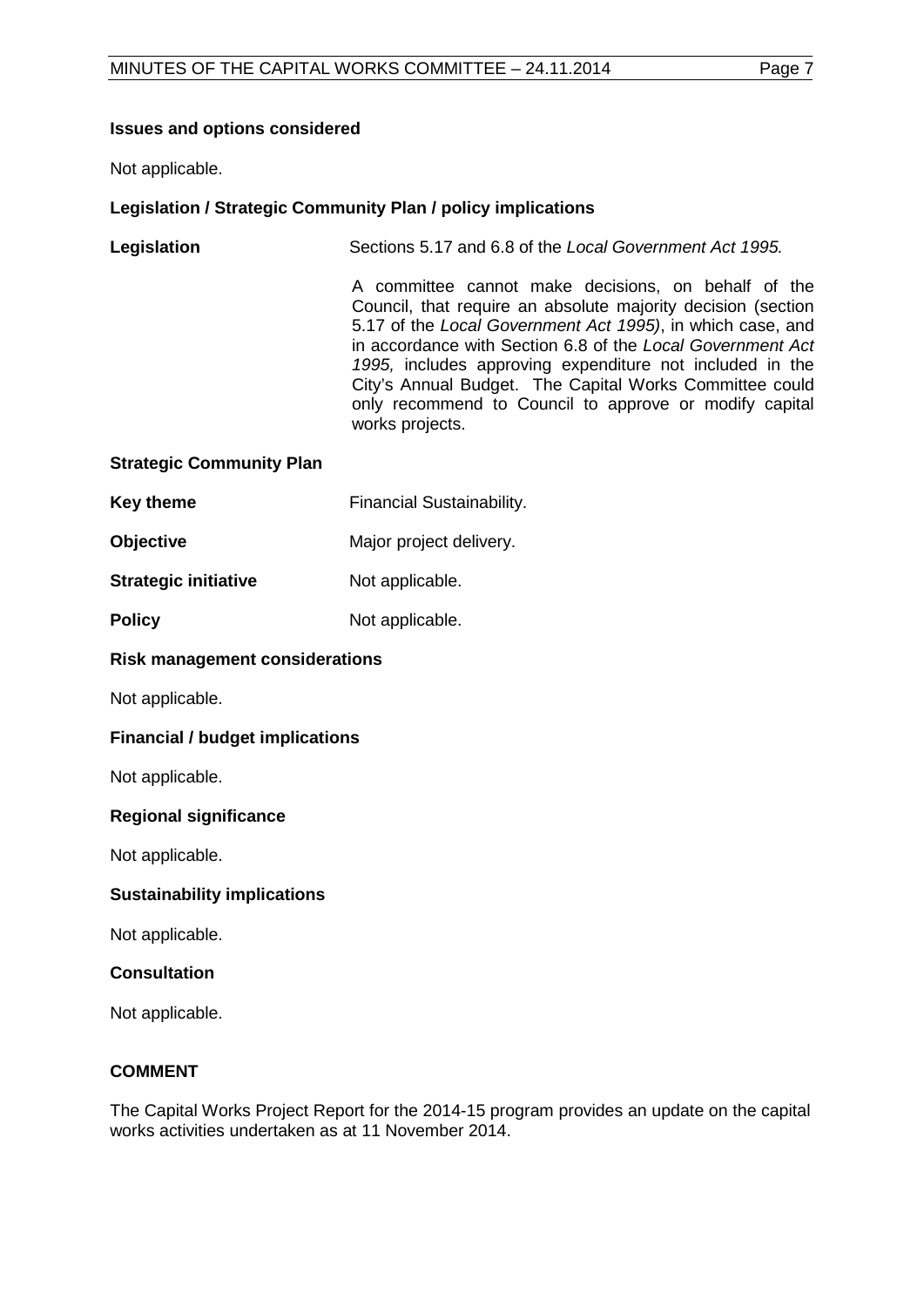# **VOTING REQUIREMENTS**

Simple Majority.

**MOVED Cr Ritchie, SECONDED Mayor Pickard that the Capital Works Committee NOTES the report on the Capital Works Projects for 2014-15 as at 11 November 2014 forming Attachment 1 to this Report.**

# **The Motion was Put and CARRIED (5/0)**

**In favour of the Motion:** Cr Hollywood, Mayor Pickard, Crs Corr, Ritchie and Taylor.

*Appendix 1 refers*

*[To access this attachment on electronic document, click here: Attach1agnCWC241114.pdf](http://www.joondalup.wa.gov.au/files/committees/CWOC/2014/Attach1agnCWC241114.pdf)*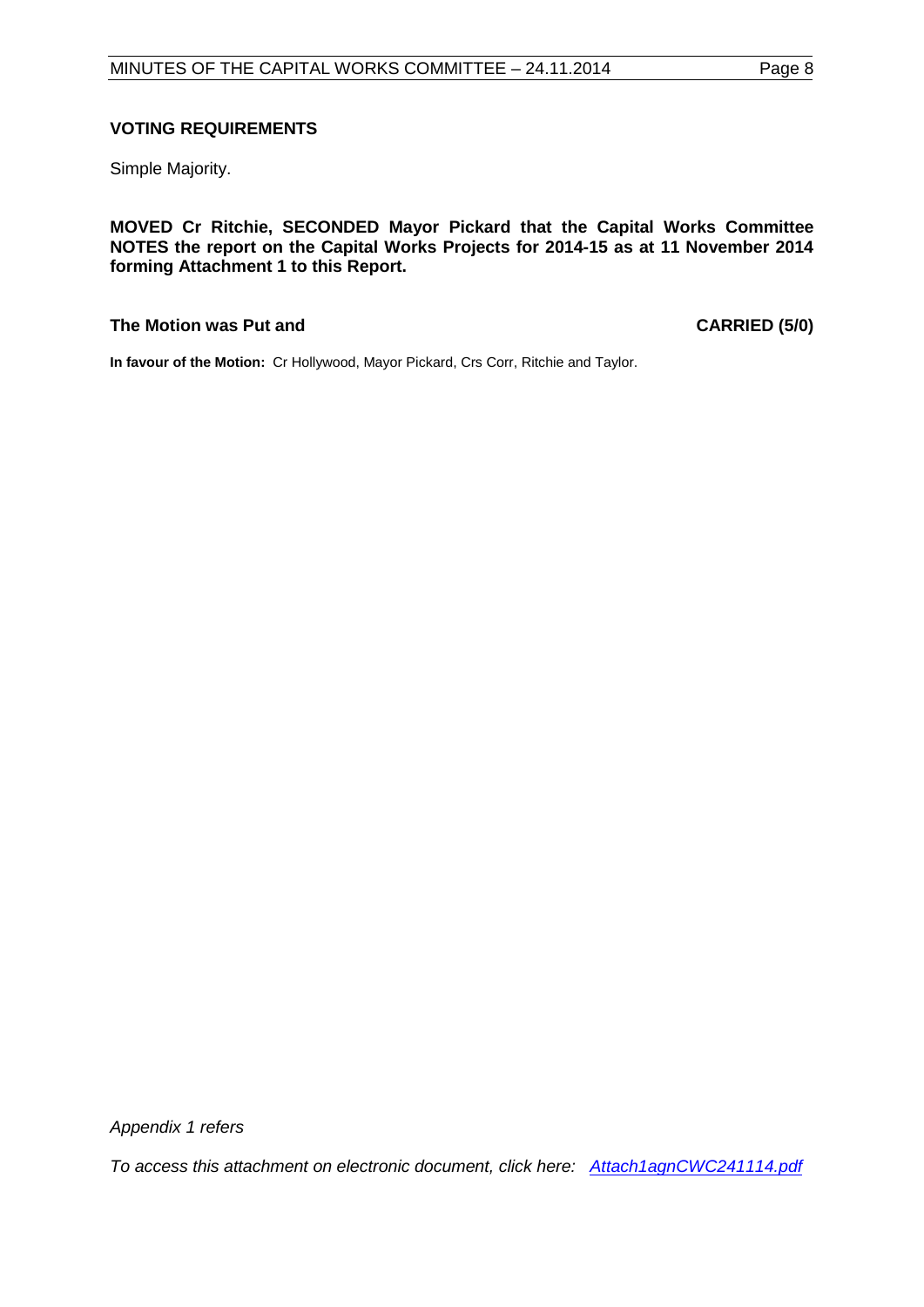# <span id="page-8-0"></span>**ITEM 2 BI-MONTHLY CAPITAL WORKS PROJECT REPORTS**

| WARD                                  | All                                                                                                                                                                                                    |                                                                                                                                                                                                                                                                                                                                                                                                                                                           |
|---------------------------------------|--------------------------------------------------------------------------------------------------------------------------------------------------------------------------------------------------------|-----------------------------------------------------------------------------------------------------------------------------------------------------------------------------------------------------------------------------------------------------------------------------------------------------------------------------------------------------------------------------------------------------------------------------------------------------------|
| <b>RESPONSIBLE</b><br><b>DIRECTOR</b> | Mr Nico Claassen<br><b>Infrastructure Services</b>                                                                                                                                                     |                                                                                                                                                                                                                                                                                                                                                                                                                                                           |
| <b>FILE NUMBER</b>                    | 102496                                                                                                                                                                                                 |                                                                                                                                                                                                                                                                                                                                                                                                                                                           |
| <b>ATTACHMENT</b>                     | Attachment 1<br><b>Attachment 2</b><br>Attachment 3<br>Attachment 4<br>Attachment 5<br>Attachment 6<br>Attachment 7<br>Attachment 8<br>Attachment 9<br>Attachment 10<br>Attachment 11<br>Attachment 12 | Broadbeach/Flinders park upgrades<br>Seacrest Park floodlighting<br>Iluka District Open Space - sports<br>lighting upgrade<br>Ocean Reef Road dualling<br>Whitfords Avenue dualling<br>Joondalup City Centre lighting<br>Iluka Sports Centre refurbishment<br><b>Bramston Park facility</b><br>Multi Storey car park - Boas Avenue<br>Marmion Angling and Aquatic Club<br>parking<br>Synthetic Hockey project Warwick<br>Otago Park – sump beautification |
| <b>AUTHORITY / DISCRETION</b>         |                                                                                                                                                                                                        | Information - includes items provided to Council for<br>information purposes only that do not require a decision of                                                                                                                                                                                                                                                                                                                                       |
|                                       | Council (that is for 'noting').                                                                                                                                                                        |                                                                                                                                                                                                                                                                                                                                                                                                                                                           |

# **PURPOSE**

For the Capital Works Committee to note the bi-monthly project status reports for capital works projects.

# **EXECUTIVE SUMMARY**

At the Capital Works Committee meeting held on 5 August 2014 the Committee determined which capital works project reports were required and the frequency of reporting. The bimonthly project reports are attached (Attachments 1-12 refer).

*It is therefore recommended that the Capital Works Committee NOTES the bi-monthly capital works project reports forming Attachments 1-12 to this Report.*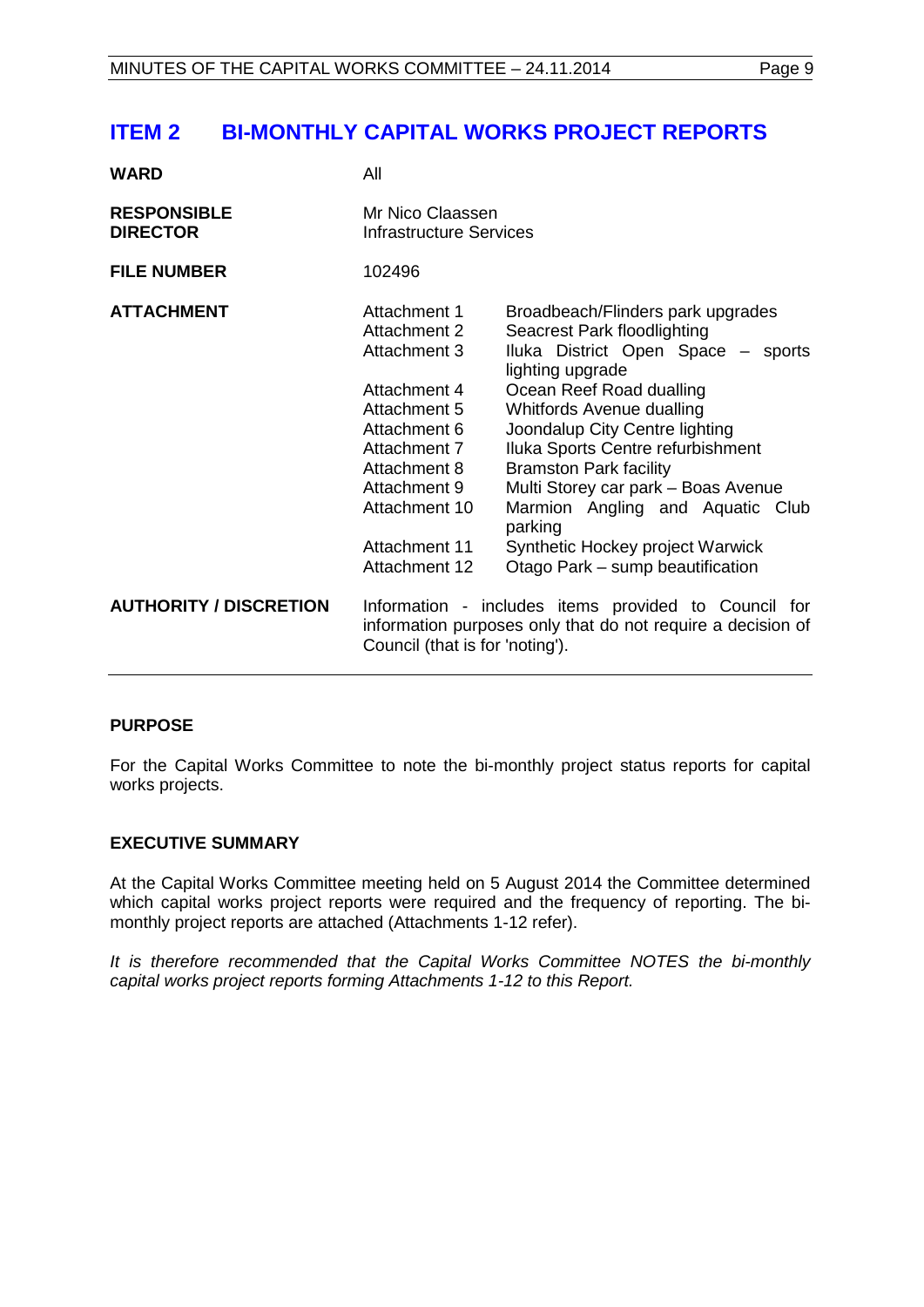# **BACKGROUND**

At its meeting held on 5 August 2014 the Capital Works Committee requested that the following project reports from the *2014-15 Capital Works Program* be provided on a bi-monthly basis:

- Broadbeach/Flinders Park upgrades.
- Seacrest Park floodlighting.
- Iluka District Open Space sports lighting upgrade.
- Entry Statements Joondalup Drive.
- Shenton Avenue landscaping.
- Ocean Reef Road dualling.
- Whitfords Avenue dualling.
- Joondalup City Centre lighting.
- Iluka Sports Centre refurbishment.
- Bramston Park facility.
- Multi Storey car park Boas Avenue.
- Marmion Angling and Aquatic Club parking.
- Synthetic Hockey project Warwick.
- Delamere Park construction.
- Otago Park sump beautification.

The following projects which required bi-monthly project reports have now been completed and the final report was presented to the Capital Works Committee held on 7 October 2014:

- Entry Statements Joondalup Drive.
- Shenton Avenue landscaping.
- Delamere Park construction.

# **DETAILS**

A summary of the projects and their current status is detailed in the bi-monthly project reports forming Attachments 1-12 to this Report.

# **Issues and options considered**

Not applicable.

# **Legislation / Strategic Community Plan / policy implications**

**Legislation** Sections 5.17 and 6.80 of the *Local Government Act 1995.*

A committee cannot make decisions, on behalf of the Council, that require an absolute majority decision (section 5.17 of the *Local Government Act 1995)*, in which case, and in accordance with Section 6.8 of the *Local Government Act 1995,* includes approving expenditure not included in the City's Annual Budget. The Capital Works Committee could only recommend to Council to approve or modify capital works projects.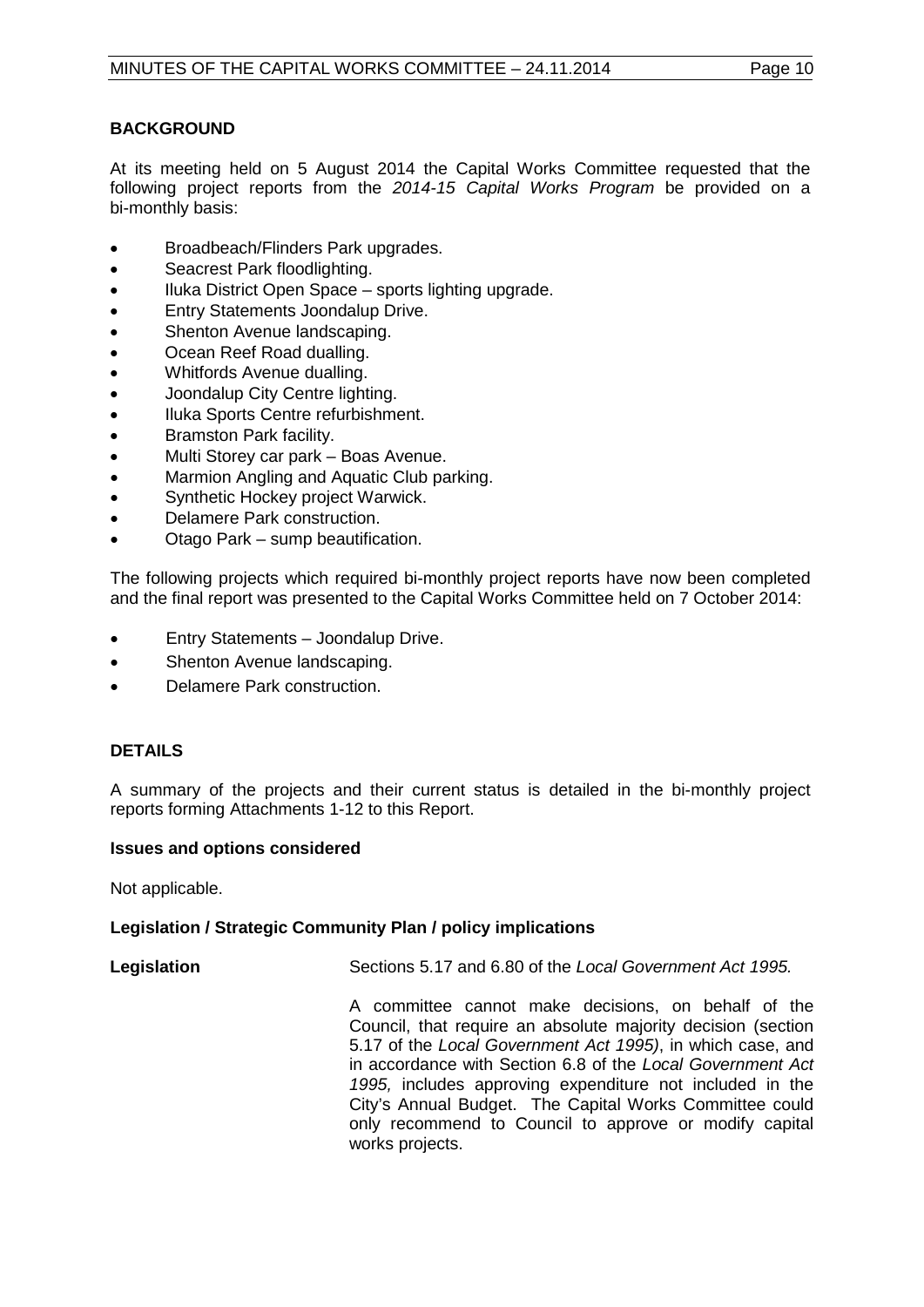#### **Strategic Community Plan**

| Key theme        | Financial Sustainability. |
|------------------|---------------------------|
| <b>Objective</b> | Major project delivery.   |
|                  |                           |

**Strategic initiative** Not applicable.

**Policy** Not applicable.

# **Risk management considerations**

Not applicable.

# **Financial / budget implications**

Not applicable.

# **Regional significance**

Not applicable.

# **Sustainability implications**

Not applicable.

# **Consultation**

Not applicable.

# **COMMENT**

The attached capital works project reports provide an update on the activities undertaken in the last two months.

# **VOTING REQUIREMENTS**

Simple Majority.

**MOVED Mayor Pickard, SECONDED Cr Taylor that the Capital Works Committee NOTES the bi-monthly capital works project reports forming Attachments 1-12 to this Report.**

# **The Motion was Put and CARRIED (5/0)**

**In favour of the Motion:** Cr Hollywood, Mayor Pickard, Crs Corr, Ritchie and Taylor.

#### *Appendix 2 refers*

*[To access this attachment on electronic document, click here: Attach2agnCWC241114.pdf](http://www.joondalup.wa.gov.au/files/committees/CWOC/2014/Attach2agnCWC241114.pdf)*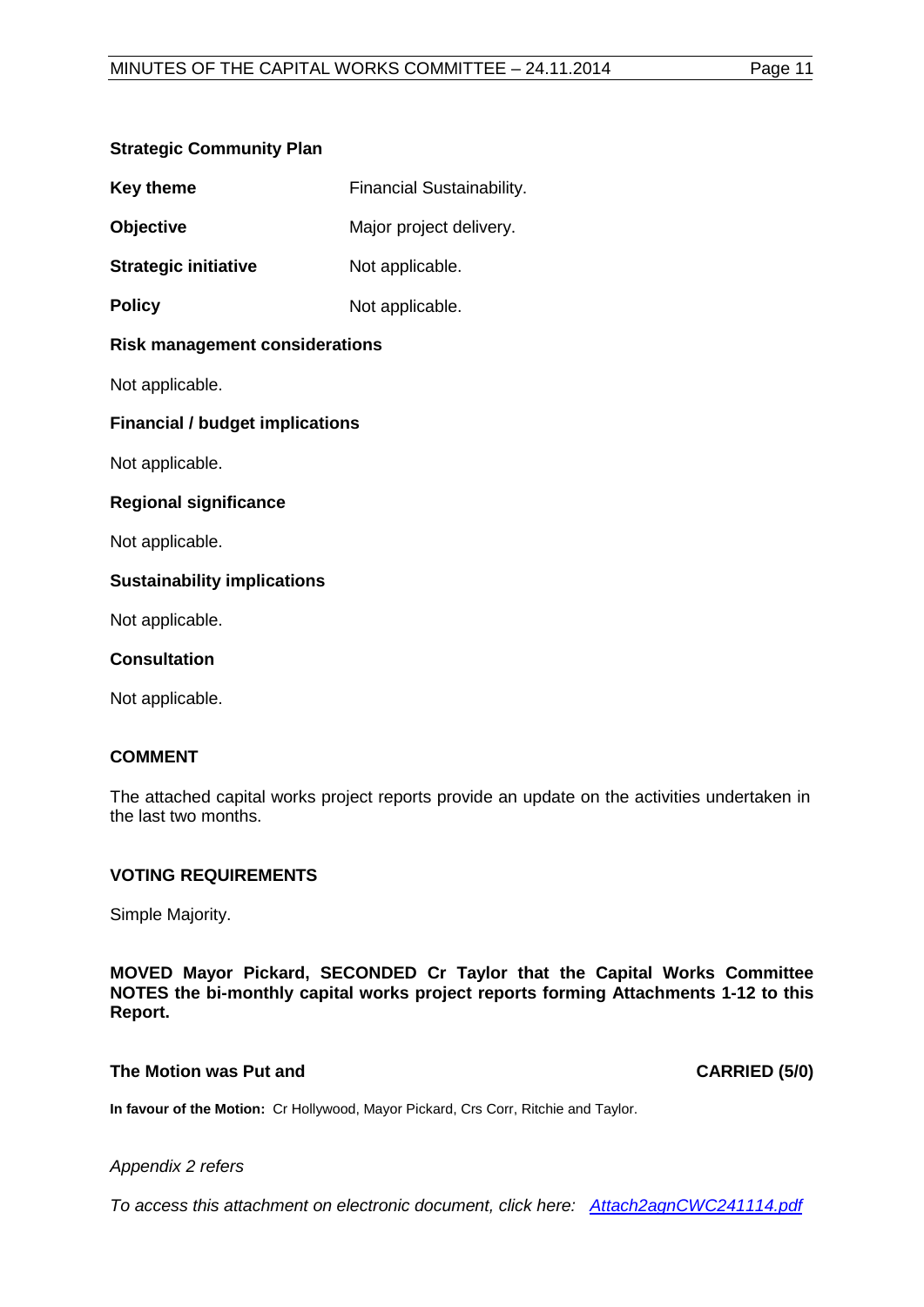| <b>Name/Position</b>      | <b>Cr Brian Corr.</b>                                      |
|---------------------------|------------------------------------------------------------|
| <b>Item No./Subject</b>   | Item 3 - Percy Doyle Reserve - Refurbishment of Existing   |
|                           | Facilities.                                                |
| <b>Nature of interest</b> | Interest that may affect impartiality.                     |
| <b>Extent of Interest</b> | Cr Corr's wife is Secretary of the Undercroft Bridge Club. |

#### **Disclosures of interest affecting impartiality**

# <span id="page-11-0"></span>**ITEM 3 PERCY DOYLE RESERVE - REFURBISHMENT OF EXISTING FACILITIES**

| <b>WARD</b>                           | South                                                                                                                                                                                            |
|---------------------------------------|--------------------------------------------------------------------------------------------------------------------------------------------------------------------------------------------------|
| <b>RESPONSIBLE</b><br><b>DIRECTOR</b> | Mr Mike Tidy<br><b>Corporate Services</b>                                                                                                                                                        |
| <b>FILE NUMBER</b>                    | 02056, 00967, 03078, 09631, 07512, 05066, 04185,<br>17817, 07430 49665                                                                                                                           |
| <b>ATTACHMENT</b>                     | Percy Doyle Reserve land ownership<br>Attachment 1<br>Percy Doyle Reserve existing facilities<br>Attachment 2                                                                                    |
| <b>AUTHORITY / DISCRETION</b>         | Executive - The substantial direction setting and oversight<br>role of Council, such as adopting plans and reports,<br>accepting tenders, directing operations, setting and<br>amending budgets. |

#### **PURPOSE**

For Council to consider the revised priority and recommended budget years for the future community facility refurbishment projects, that now includes the buildings at Percy Doyle Reserve.

# **EXECUTIVE SUMMARY**

The Percy Doyle Master Plan project commenced in February 2009 following the endorsement of the City's revised *Master Planning Process*. Since then, stages one of the project (planning and initiation) and two (site and needs analysis) have been completed. Most recently, preliminary concept plans were developed as part of stage three (concept design).

The completed feasibility study, concept plans and estimated capital costs for the project were presented to an informal workshop of Elected Members in April 2014 seeking feedback on this information and the future direction of the project. At the workshop, while a preferred concept plan was established, it was suggested that the Percy Doyle Master Plan was not a high priority project for the City with other current significant projects being undertaken such as the Performing Arts and Cultural Facility. It was requested the City consider what critical facility refurbishment works would be required to enable ongoing use of the facilities if the master plan project was delayed.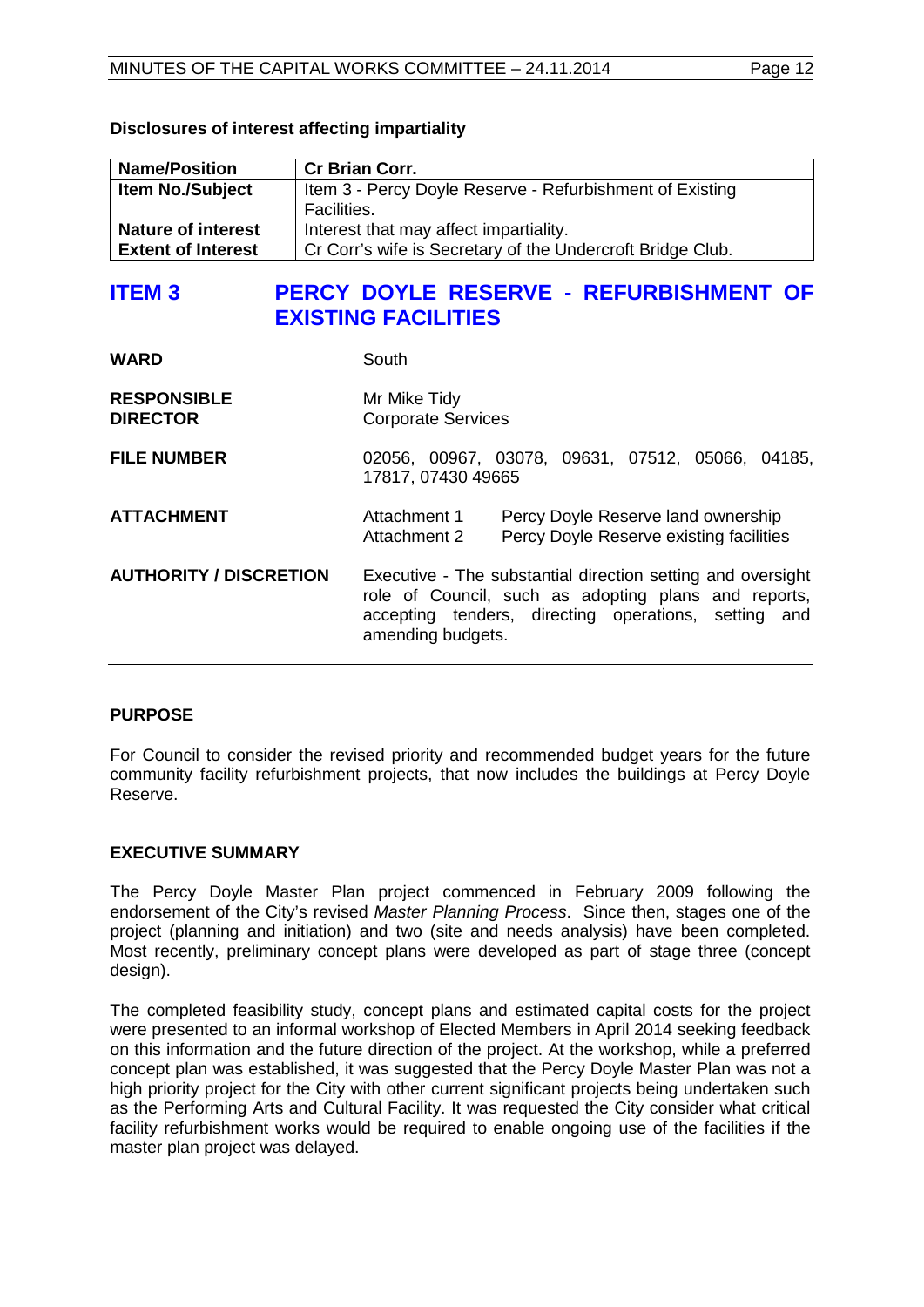Based on this request, for budgeting purposes, as part of the recent review of the City's *20 Year Strategic Financial Plan* (SFP), high level preliminary desktop assessments were made on the existing facilities at Percy Doyle Reserve. The following allocations were made for critical refurbishment works:

- \$1,602,900 in 2016-17 for short term priority works required in 0-5 years.
- \$3,397,600 in 2020-21 for medium term priority works required in 5-10 years.
- \$465,800 in 2024-25 for long term priority works required in 10-15 years.

It is important to note that the preliminary desktop assessment only outlined critical refurbishment works. Not yet factored into the projects is any critical maintenance that would be required for each building.

The City has undertaken one or two community facility refurbishment projects each year since 2007. The planning for refurbishment projects commences two years prior to the listing within the *Five Year Capital Works Program* so that detailed scoping, consultation, design and estimated costings can be completed the year prior to construction and amendments made to the budget allocation, if required.

As part of the recent Community Facility Review project undertaken and considered by Council at its July 2014 meeting (CJ116-07/14 refers), a list of community facility refurbishment projects and the recommended priority order, was agreed to be used in the development of the City's future *Five Year Capital Works Program* and *20 Year Strategic Financial Plan.* The facilities at Percy Doyle Reserve were not included in the recommended refurbishment project list as they were considered part of the overall master plan project at the time.

Rather than add the Percy Doyle Reserve facility refurbishment projects to the bottom of the existing list of priorities, it is recommended that a new facility refurbishment priority list be considered. The revised recommended priority includes all the facilities that were recommended for refurbishment as part of the recent Community Facility Review and the new projects for the facilities at Percy Doyle Reserve.

The new recommended facility refurbishment priority order is based on the City's current resource and financial capacity to undertake the projects. The priority order was determined using the criteria developed as part of the Community Facility Review which included an assessment of usage; age of the facility; previous works undertaken; community service provision; and the results of the functionality audit.

*It is therefore recommended that Council:*

- *1 AGREES that the priority list and budget years for future community facility refurbishment projects as outlined in this Report, will be used as a guide in the development of the City's future Five Year Capital Works Program and 20 Year Strategic Financial Plan;*
- *2 NOTES that during the planning and consultation stage of the projects, any works identified by the facility user groups or any maintenance that is determined as critical will be included in the scope and budget of the project for consideration.*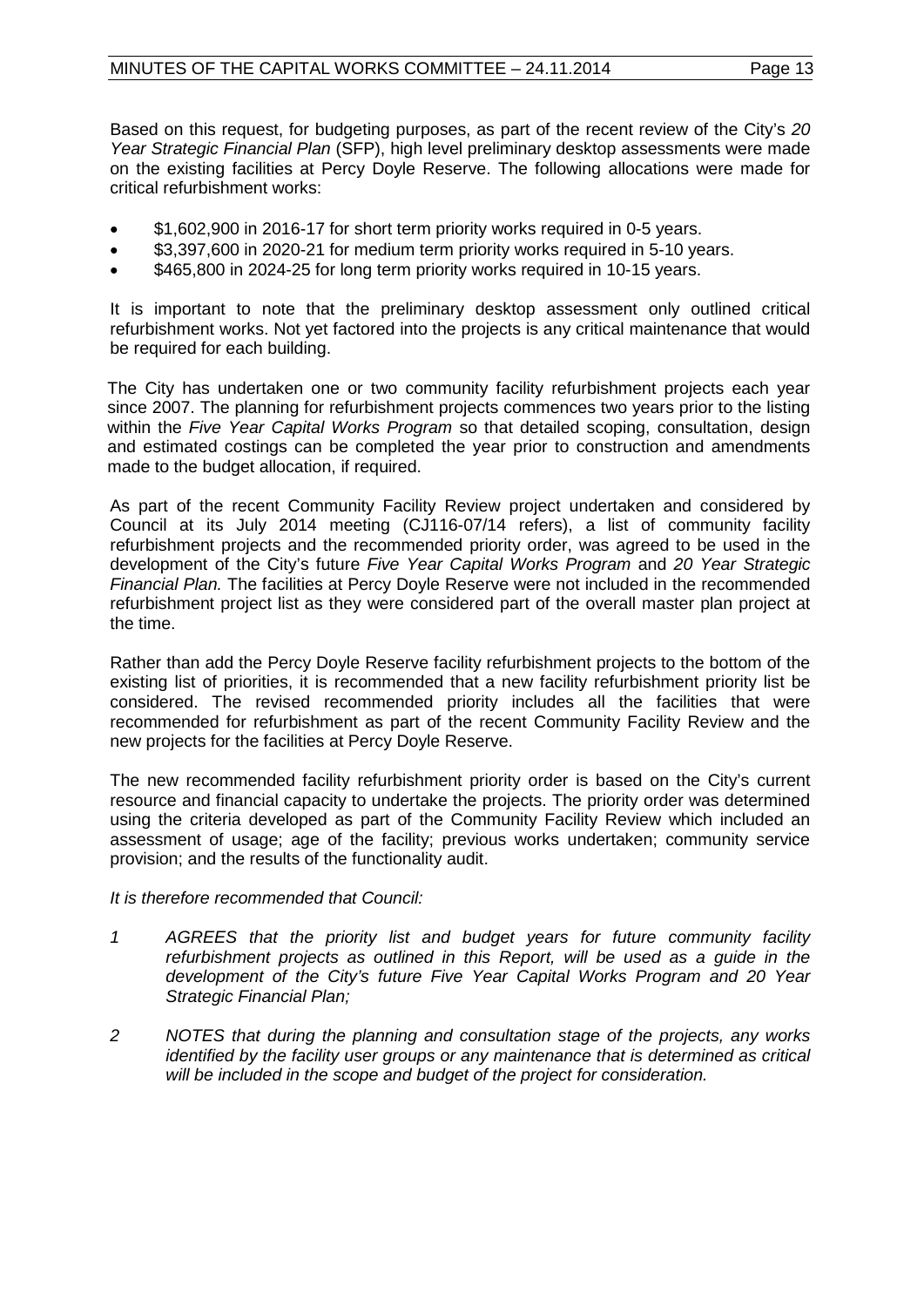#### **BACKGROUND**

Percy Doyle Reserve is a 22.83 hectare sport and recreation area located on the corner of Marmion Avenue and Warwick Road, Duncraig and is classified as a Regional Park within the City's existing *Parks and Public Open Spaces Classification Framework* (PPOSCF). In addition to the existing PPOSCF, the City has adopted as a management guideline, a revised PPOSCF. In the revised PPOSCF, Percy Doyle Reserve is classified as a Regional Sports Park.

The majority of the site is Crown land vested in the City for the purpose of parks and recreation (Attachment 1 refers). It consists of Duncraig Library, Duncraig Leisure Centre and various sporting infrastructure including tennis courts, bowling greens, croquet court, four active sporting ovals and a number of community and sporting buildings (Attachment 2 refers). The facilities service both the local community and over 35 sporting clubs and community groups.

The Percy Doyle Master Plan project commenced in February 2009 following the endorsement of the City's revised *Master Planning Process*. Since then, stages one of the project (initiation and planning) and two (site and needs analysis) have been completed. Most recently, preliminary concept plans were developed as part of stage three (concept design).

The completed feasibility study, concept plans and estimated capital costs for the project were presented to an informal workshop of Elected Members in April 2014 seeking feedback on this information and the future direction of the project. At the workshop while a preferred concept plan was established, it was suggested that the Percy Doyle Master Plan was not a high priority project for the City with other current significant projects being undertaken such as the Performing Arts and Cultural Facility. However, it was requested that a Commercial Analysis and Retail Needs Assessment be undertaken and the results of these presented to Elected Members so that Council could make a formal decision on the project and give some certainty of the project's future to the existing facility and park user groups.

Also requested at the April 2014 workshop, was for the City to consider what critical facility upgrades (refurbishments) and the associated estimated costs would be required to enable ongoing use of the facilities if the master plan project was delayed. This information was then to be presented back to Elected Members.

For budgeting purposes, as part of the recent review of the City's *20 Year Strategic Financial Plan* (SFP), high level preliminary desktop assessments were made on the existing facilities at Percy Doyle Reserve. The following allocations were made for critical refurbishment works:

- \$1,602,900 in 2016-17 for short term priority works required in 0-5 years.
- \$3,397,600 in 2020-21 for medium term priority works required in 5-10 years.
- \$465,800 in 2024-25 for long term priority works required in 10-15 years.

It is important to note that the preliminary desktop assessment only outlined critical refurbishment works in order to ensure that the facilities remain operational as a result of the delay in the master plan project. It did not consider facility expansions, nor did it factor into the projects any critical maintenance that would be required for each building.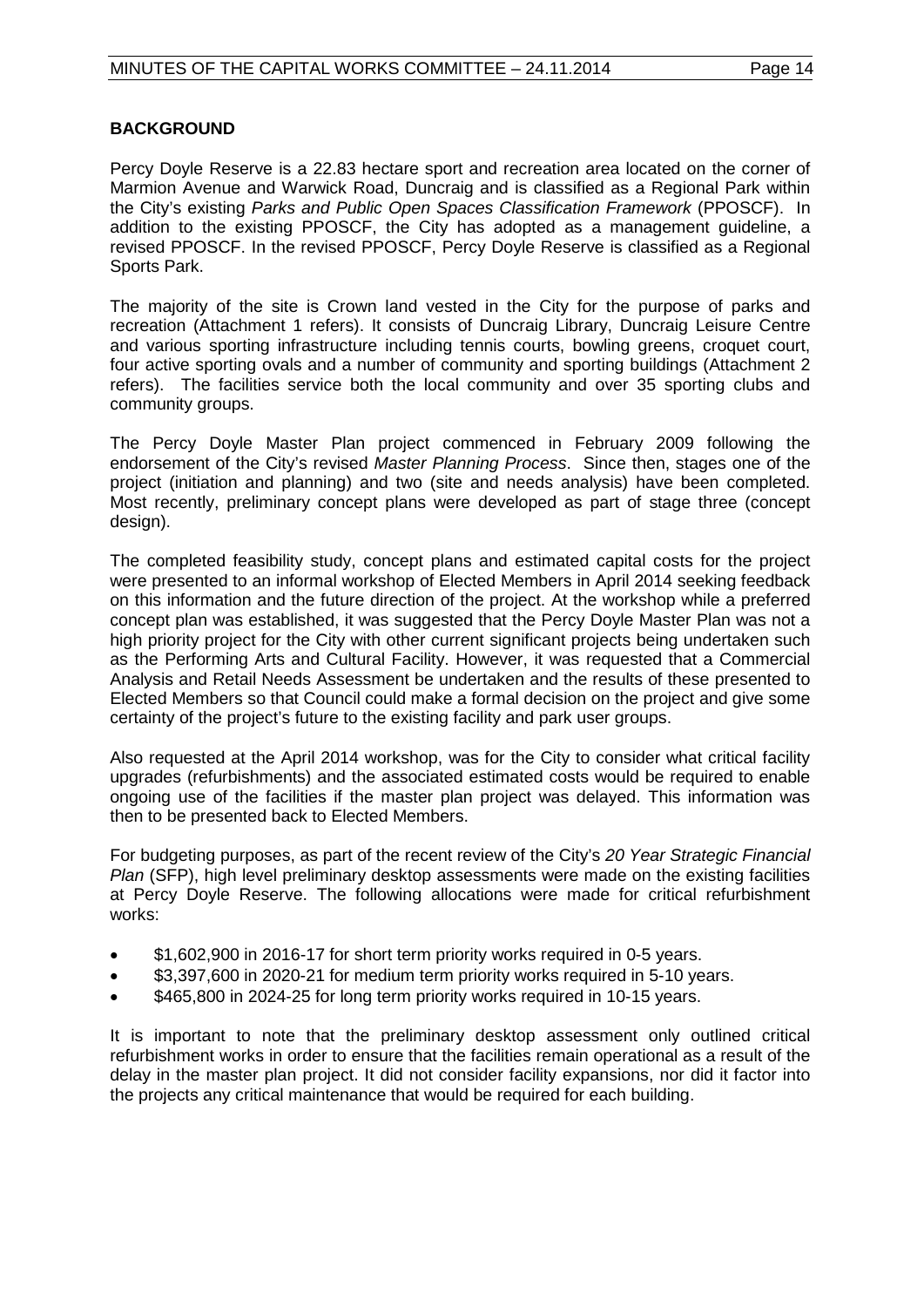Since 2007, the City has undertaken one or two community facility refurbishment projects each year. Refurbishment projects intend to improve the functionality and aesthetics of a building and the scope of each project is generally confined to aspects such as painting; replacing fixtures and fittings; kitchen facilities; floor coverings; toilets and changerooms; storage facilities; and heating/cooling systems.

Typically a refurbishment project is not intended to address maintenance issues. However, since the buildings at Percy Doyle Reserve have had limited major maintenance over the last few years due to the expected master plan project, maintenance work will be required and considered with the proposed works of each facility.

Construction of new buildings, major facility extension works and/or re-design works are considered a redevelopment project. These projects are outside the scope of a refurbishment project. Given the future master plan project, recommended works have not included any extension or redesign/redevelopment proposals.

# **DETAILS**

Currently there are nine buildings at Percy Doyle Reserve being considered as part of the overall master plan for the site. The buildings range in age with some up to 40 years old. Many of the buildings have only had minor maintenance and refurbishments works undertaken since the master plan project began in 2009. The library, leisure centre and three of the community facilities are managed by the City with the remaining four buildings leased to community and sporting groups.

A high level preliminary desktop assessment was made on each of the buildings to determine the critical refurbishment works that would be required to be undertaken at the facilities over the coming years.

#### Duncraig Leisure Centre

The Duncraig Leisure Centre was constructed in 1976 and consists of a sports hall, two meeting rooms, crèche, office, gym, dance studio, workshop (pottery) room, kiosk, toilets, playgroup room and storerooms. In 2011-12 the toilets, sports hall and gym were refurbished. Sixteen community groups including badminton and basketball clubs, a playgroup, art club and other community groups hire the rooms within the facility on a regular basis. 57,210 visitors attended the Duncraig Leisure Centre in 2013-14.

The desktop assessment determined that the critical works required for the Duncraig Leisure Centre include a refurbishment of the changerooms, upgrade to heating/cooling systems and general refurbishment to the entrance.

# Duncraig Library

The Duncraig Library was constructed in 1974 and consists of the main collections area, staff workroom and toilets. The staff kitchen was refurbished in 2009-10 and in 2011-12 the eaves and collection area carpets were replaced. In 2012-13, the ceiling and lighting was upgraded and the staffroom carpet was replaced. During July 2013 to September 2014, there was an average of 1,915 visitors per week to the facility.

The desktop assessment determined that the critical works required for the Duncraig Library include a refurbishment of the children's area.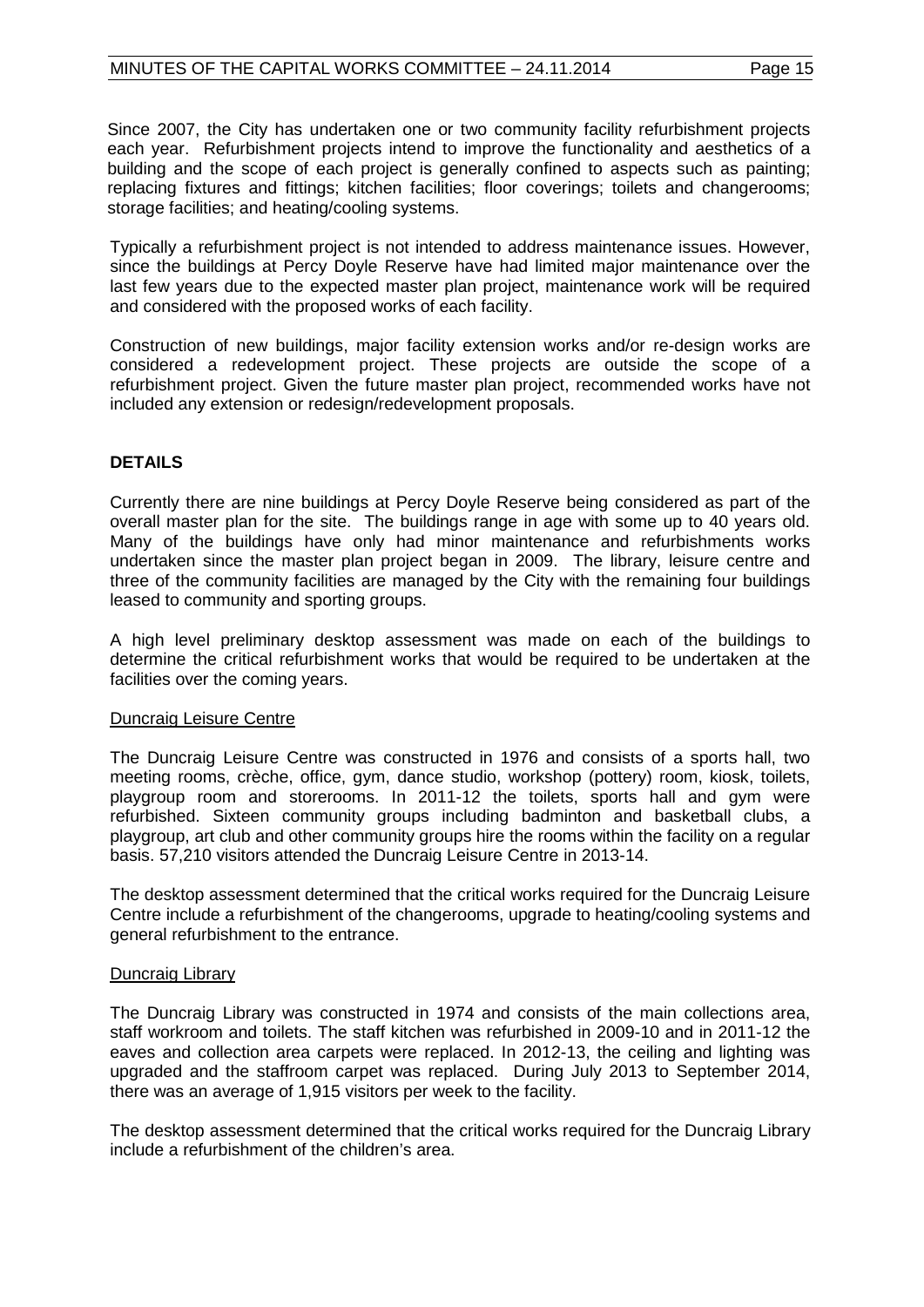#### Duncraig Community Centre

The Duncraig Community Centre was constructed in 1991 and consists of two halls (can be combined to make one large hall), a meeting room, office, kitchen, toilets, and storerooms. Eight community groups (approximately 900 participants) including a scout group, church group, playgroup, childcare group and other community groups, utilise the facility on a regular basis. Recently, the facility had replacement cupboards installed in the kitchen.

The facility design and layout meets the needs of the user groups well with the building used predominately by the playgroup and childcare group. The desktop assessment determined that the critical works required for the Duncraig Community Centre include a refurbishment of the existing toilets and kitchen.

#### Mildenhall

Mildenhall was constructed in 1981 and consists of a main hall, four activity rooms, kitchen, toilets, office, hairdresser, consult room and storerooms. The facility is used predominately by the Duncraig Senior Citizens Club (approximately 165 participants) and three other community groups (approximately 168 participants) including an art group and other community groups that utilise the facility on a regular basis. In addition, the Undercroft Bridge Club, who have out-grown their nearby leased facility, also utilise Mildenhall on a regular basis. The Duncraig Senior Citizen Club has exclusive use of two of the activity rooms, office, hairdresser and consult room.

The facility design and layout meets the needs of the user groups. The desktop assessment determined that the critical works required for Mildenhall include a refurbishment of the existing toilets and kitchen. It has also been determined that the building needs the roof replaced.

# Percy Doyle Football/Teeball Clubroom

The Percy Doyle Football/Teeball Clubroom was constructed in 1989 and consists of a hall, kitchen, toilets, changerooms and storerooms. In 2010-11 the kitchen was refurbished, gas was connected to the site and the hot water services were upgraded. Further refurbishments works were undertaken in 2011-12 which included refurbishing the changerooms, constructing a small storage extension and installing new window security screens to the site.

The facility is used by the following sporting clubs that also hire the oval on a seasonal basis:

- Sorrento Duncraig Junior Football Club (874 members).
- Wanneroo Joondalup Tee Ball Club (526 members).
- North Beach Amateur Football Club (313 members).
- Northern Knights Cricket Club (50 members).

The facility design and layout meets the needs of the user groups well. The desktop assessment determined that given the recent refurbishment works undertaken at the facility, there are no critical works required for the Percy Doyle Football/Teeball Clubroom.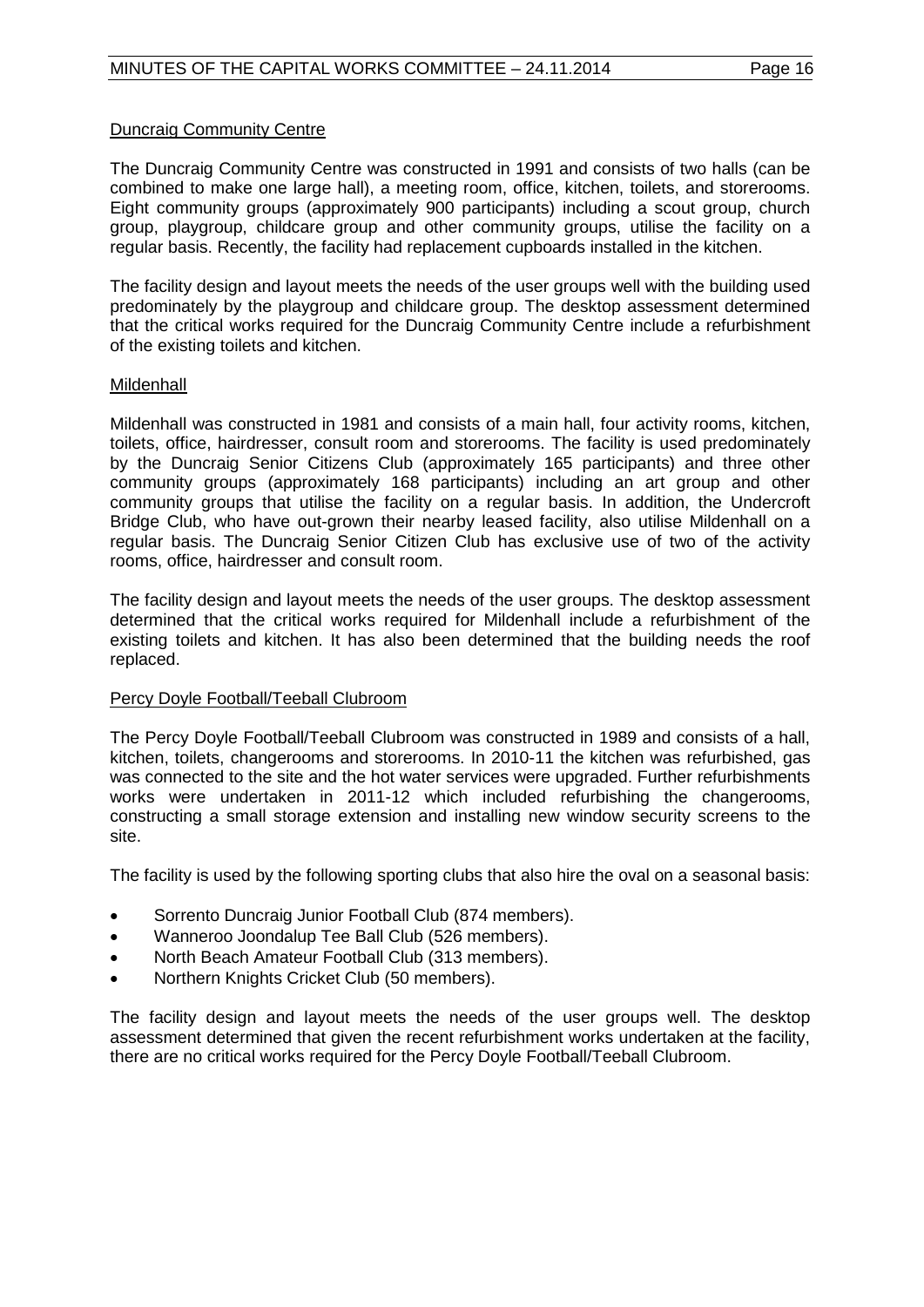#### Undercroft Bridge Clubroom

The Undercroft Bridge Clubroom was constructed in 1993 and consists of a hall, meeting room, kitchen and toilets. The facility is leased to the Undercroft Bridge Club who have approximately 425 members. The facility had a heating/cooling system upgrade in 2011-12.

The facility design and layout meets the needs of the Undercroft Bridge Club. However, for a number of years, the club has previously identified that they have out-grown the space. The club have recently submitted an application to the City for a "Club Funded Facility Upgrade" project that would create an extension to the west of the existing building by 11 metres and a refurbishment of the existing toilets. The c lub has requested the City consider a contribution to the project and this is detailed in a separate report. The desktop assessment determined that the critical work required for the Undercroft Bridge Clubroom include a refurbishment of the existing kitchen.

#### Sorrento Tennis Clubrooms

The Sorrento Tennis Clubrooms were constructed in 1981 and consists of a hall, office, crèche, pro-shop, kitchen, bar, toilets and storerooms. A refurbishment of the kitchen was completed in 2011-12. Over the last few years the facility has had minor works such as repainting, new flooring in some rooms and a heating/cooling system in the crèche. The facility is leased by the Sorrento Tennis Club who has approximately 330 members. The club also leases the 20 adjacent synthetic tennis courts.

The facility design and layout meets the needs of the Sorrento Tennis Club fairly well. The desktop assessment determined that the critical works required for the Sorrento Tennis Clubrooms include a refurbishment of the existing toilets and changerooms. The facility also needs some general refurbishment work such as new flooring and painting.

#### Sorrento Bowling Clubrooms

The Sorrento Bowling Clubrooms were constructed in 1976 and consists of a hall, meeting room, office, kitchen, bar, toilets, changerooms and storerooms. The facility and adjacent four bowling greens and croquet court are leased to the Sorrento Bowling Club who have approximately 320 members. In 2009-10 the roof was replaced and the kitchen had some equipment replaced. In 2010-11 the heating/cooling system was upgraded and in 2013 the toilets were refurbished. In 2013 the club funded a new patio area.

The facility design and layout meets the needs of the Sorrento Bowling Club well. However, recently, the club has submitted an application to the City for a "Club Funded Facility Upgrade" project identifying that they would like to extend the facility to the west by approximately five metres and refurbish the kitchen facilities with a request for the City to consider funding the project. The desktop assessment determined that the critical works required for the Sorrento Bowling Clubrooms include a refurbishment of the existing kitchen.

# Sorrento Football (soccer) Clubrooms

The Sorrento Football (soccer) Clubrooms were constructed in 1980 and consists of a hall, meeting room, referee room, physiotherapy room, kitchen, bar, toilets, changerooms and storerooms. The facility is leased to the Sorrento Football Club who have approximately 434 members. The club also hires the two adjacent soccer ovals on a seasonal basis. In 2012-13 the club funded a new umpire changeroom and in 2013-14 a new patio area was installed by the City.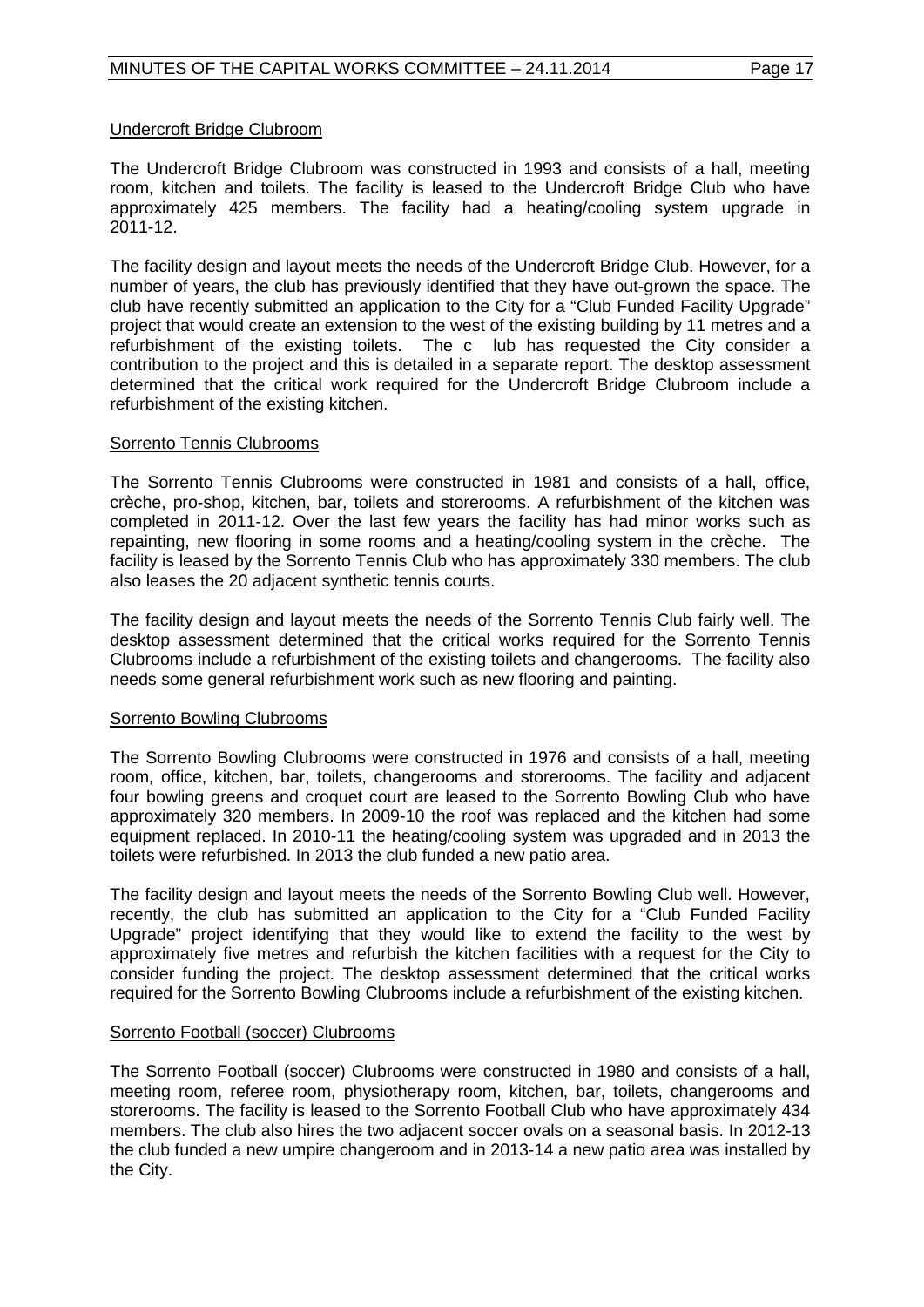The facility design and layout meets the needs of the Sorrento Football Club fairly well. The club have recently submitted an application to the City for a "Club Funded Facility Upgrade" project that would replace the fencing around the perimeter of the main soccer pitch. The desktop assessment determined that the critical works required for the Sorrento Football Clubrooms include a refurbishment of the existing kitchen/bar, toilets and changerooms. The facility also needs some general refurbishment work such as new flooring and painting.

# **Issues and options considered**

The City has undertaken one or two community facility refurbishment projects each year since 2007. The planning for refurbishment projects commences two years prior to the listing within the *Five Year Capital Works Program* so that detailed scoping, consultation, design and estimated costings can be completed the year prior to construction and amendments made to the budget allocation if required.

Currently within the future years of the City's *Five Year Capital Works Program,* the following community and sporting facilities are listed for consideration for refurbishment:

| Facility                              | <b>Funds listed</b> | Year    |
|---------------------------------------|---------------------|---------|
| Kingsley Park Memorial Clubrooms      | \$650,000           | 2015-16 |
| <b>Flinders Park Community Hall</b>   | \$450,000           | 2016-17 |
| <b>Woodvale Community Care Centre</b> | \$300,000           | 2017-18 |
| <b>Connolly Community Centre</b>      | \$250,000           | 2017-18 |
| MacNaughton Park Clubroom             | \$700,000           | 2018-19 |

Based on the City's planning process for facility refurbishment projects, the planning, consultation, concept design and cost estimates for the Kingsley Park Memorial Clubrooms and Flinders Park Community Hall have been recently completed.

As part of the recent review of community facilities undertaken and considered by Council at its July 2014 meeting (CJ116-07/14 refers), it was agreed that the following recommended priority order would be used in the development of the City's *Five Year Capital Works Program* and *20 Year Strategic Financial Plan:*

| Priority              | Facility                                            | Proposed year to be<br>listed in budget |
|-----------------------|-----------------------------------------------------|-----------------------------------------|
|                       | Heathridge Park Clubroom, Heathridge#               | 2014-15                                 |
| $\mathbf{2}^{\prime}$ | Iluka Sports Complex, Iluka#                        | 2014-15                                 |
| 3                     | Beaumaris Community Centre, Ocean Reef#             | 2014-15                                 |
| 4                     | Timberlane Park Clubrooms, Woodvale^<br>2015-16     |                                         |
| 5                     | Kingsley Memorial Clubrooms, Kingsley^              | 2015-16                                 |
| 6                     | Flinders Park Community Hall, Hillarys <sup>^</sup> | 2016-17                                 |
| $\overline{7}$        | <b>Connolly Community Centre, Connolly</b>          | 2017-18                                 |
| 8                     | <b>Woodvale Community Care Centre, Woodvale</b>     | 2017-18                                 |
| 9                     | Ellersdale Park Clubroom, Warwick<br>2018-19        |                                         |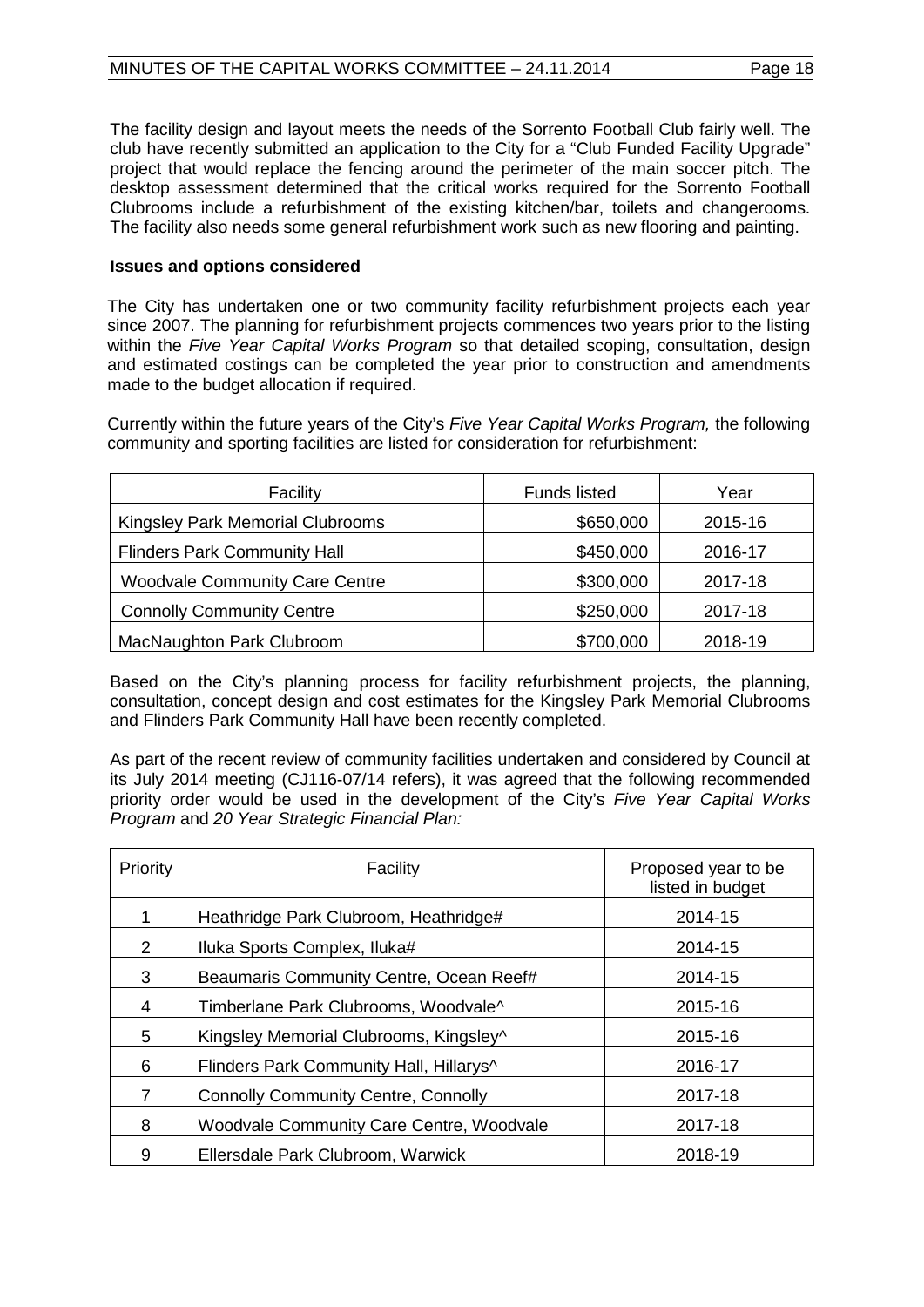| Priority | Facility                            | Proposed year to be<br>listed in budget |
|----------|-------------------------------------|-----------------------------------------|
| 10       | MacNaughton Park Clubroom, Kinross  | 2019-20                                 |
| 11       | Warrandyte Park Clubroom, Craigie   | 2020-21                                 |
| 12       | Windermere Park Clubroom, Joondalup | 2021-22                                 |
| 13       | Padbury Hall, Padbury               | 2022-23                                 |

# projects have been endorsed by Council as part of the *2014-15 Budget*.

^ planning, consultation and concept design for these projects has been undertaken.

It is important to note that the facilities at Percy Doyle Reserve were not included in the recommended refurbishment project list as they were considered part of the overall master plan project at the time.

Based on the request to consider critical refurbishment works for the buildings at Percy Doyle Reserve, a new facility refurbishment priority list has been developed. The table, which is shown over the page, includes all the facilities that were recommended for refurbishment as part of the Community Facility Review and the new projects for the facilities at Percy Doyle Reserve (except the Percy Doyle Football/Teeball Clubroom as this has no critical refurbishment works recommended).

The new recommended facility refurbishment priority order is based on the City's current resources and financial capacity to undertake one or two large refurbishment projects in a year (some exceptions apply when the projects are considered smaller). The refurbishment of Flinders Park Community Hall has been retained as previously listed in 2016-17 as planning, scoping, consultation, concept design and estimated costings have been undertaken for this project.

The priority order was developed using the same process used to identify those determined as part of the Community Facility Review:

- knowledge of the existing facility.
- existing and potential future usage.
- results of the functionality audit.
- levels of provision as determined in the community facility hierarchy.
- community service provision.
- previous works undertaken at a facility.
- age of the facility.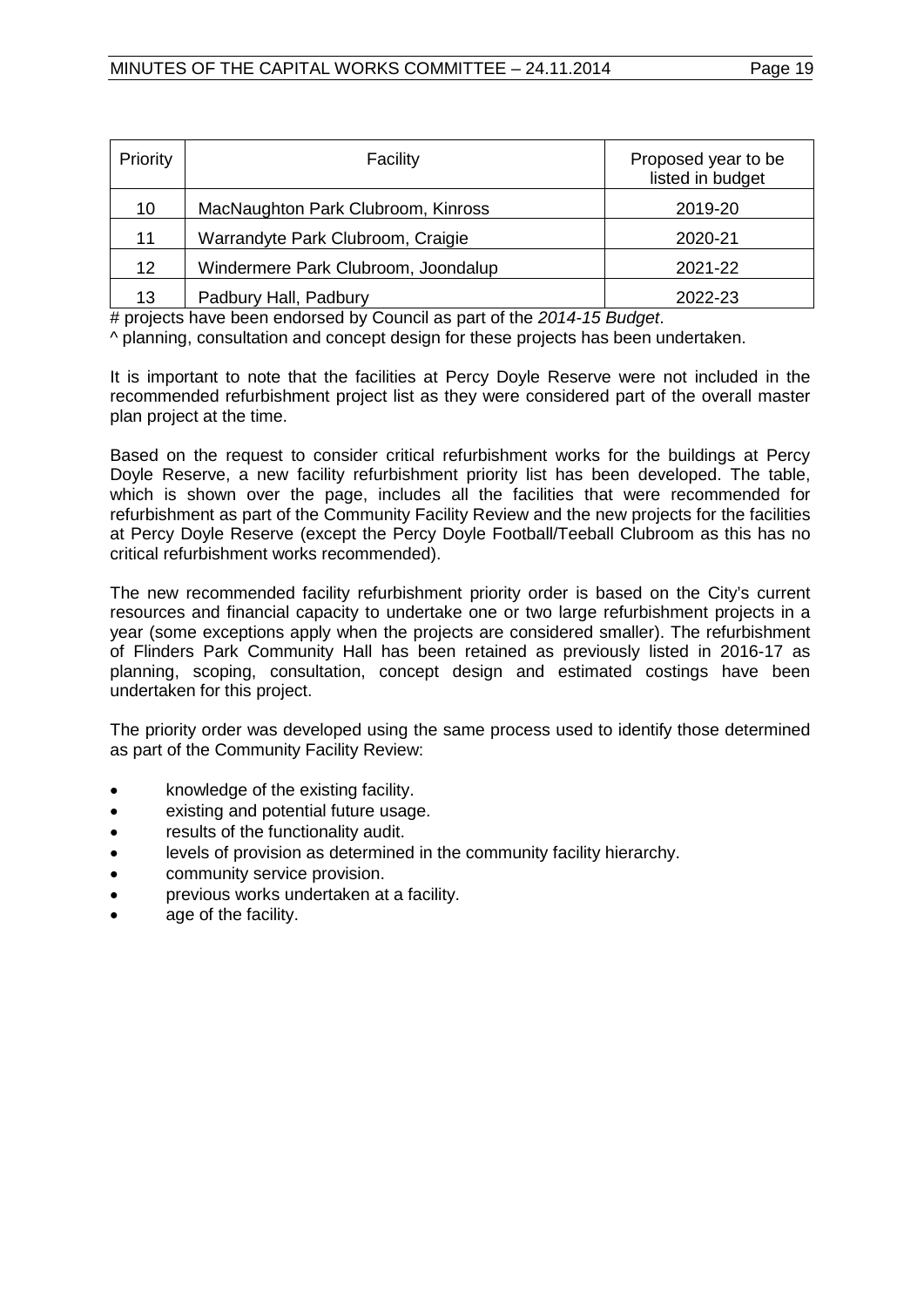The refurbishment projects for the buildings at Percy Doyle Reserve have been shaded grey for quick reference.

| <b>Building</b>                                    | <b>Critical works</b>                               | <b>Estimate</b> | Priority        | Year                | Proposed |
|----------------------------------------------------|-----------------------------------------------------|-----------------|-----------------|---------------------|----------|
|                                                    |                                                     | Amount          |                 | currently<br>listed | year     |
| Undercroft<br><b>Bridge Clubroom</b>               | Kitchen.                                            | \$95,900        | $\mathbf{1}$    | N/A                 | 2016-17  |
| Duncraig Library                                   | Children's area.                                    | \$82,200        | $rac{2}{3}$     | N/A                 | 2016-17  |
| <b>Flinders Park</b><br><b>Community Hall</b>      | Kitchen; toilets;<br>flooring; storage.             | \$450,000       |                 | 2016-17             | 2016-17  |
| Craigie Leisure<br>Centre (major<br>refurbishment) | Extension and refurb<br>of gym; fitness;<br>crèche. | \$2,250,000     | $\overline{4}$  | 2017-18             | 2017-18  |
| Sorrento Tennis<br>Clubrooms                       | Toilets;<br>changerooms;<br>general.                | \$438,400       | 5               | N/A                 | 2017-18  |
| Duncraig Leisure<br>Centre                         | Roof; changerooms;<br>entrance;<br>heating/cooling. | \$822,000       | $6\phantom{1}$  | N/A                 | 2017-18  |
| Warrandyte Park<br>Clubroom                        | Heating/cooling;<br>power upgrade.                  | \$250,000       | $\overline{7}$  | N/A                 | 2017-18  |
| Sorrento Football<br>(soccer)<br>Clubrooms         | Kitchen; toilets;<br>changerooms;<br>general.       | \$438,400       | $\overline{8}$  | N/A                 | 2018-19  |
| Sorrento Bowling<br>Clubrooms                      | Kitchen; general.                                   | \$137,000       | 9               | N/A                 | 2018-19  |
| Windermere<br>Park Clubrooms                       | Heating/ cooling;<br>power upgrade.                 | \$250,000       | 10              | N/A                 | 2018-19  |
| Percy Doyle<br>Reserve Oval<br>Floodlighting       | Soccer and AFL.                                     | \$2,849,600     | 11              | N/A                 | 2019-20  |
| Mildenhall                                         | Kitchen; toilets; roof.                             | \$369,900       | $\overline{12}$ | N/A                 | 2019-20  |
| Duncraig<br>Community<br>Centre                    | Kitchen; toilets.                                   | \$232,900       | 13              | N/A                 | 2019-20  |
| MacNaughton<br>Park Clubroom                       | Kitchen;<br>changerooms;<br>general.                | \$850,000       | 14              | 2018-19             | 2020-21  |
| <b>Ellersdale Park</b><br>Clubroom                 | Toilets;<br>changerooms;<br>general.                | \$850,000       | 15              | N/A                 | 2021-22  |
| Padbury Hall                                       | Heating/cooling;<br>power upgrade;<br>storage.      | \$500,000       | 16              | N/A                 | 2022-23  |
| Woodvale<br><b>Community Care</b><br>Centre        | Kitchen; storage;<br>windows.                       | \$300,000       | $\overline{17}$ | $2017 - 18$         | 2023-24  |
| Connolly<br>Community<br>Centre                    | Kitchen.                                            | \$250,000       | 18              | 2017-18             | 2023-24  |

The preliminary estimates have been determined based on similar recent developments that have been completed. It is important to note that the cost estimates are indicative and are not based on any project scoping, concept plans or cost estimates. Planning for the projects commences two years prior to the proposed construction to allow for more accurate cost estimates to be obtained and budget amendments to be made if required.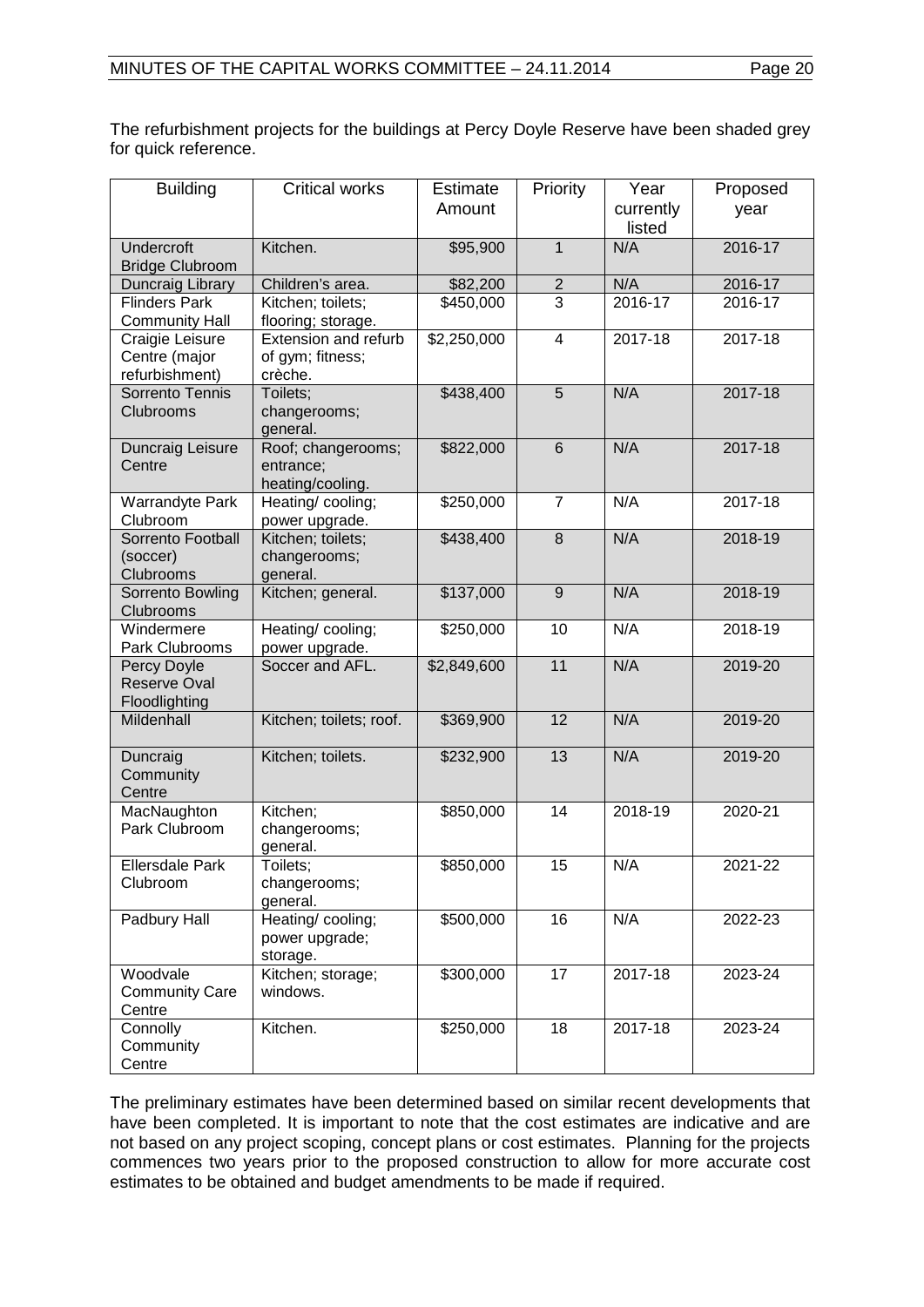It is important to note that the preliminary desktop assessment undertaken for the Percy Doyle projects, only outlined critical refurbishment works. Not yet factored into the projects is any critical maintenance that would be required for each building.

No allowance for escalation has been made so when allocating budget funds, an appropriate amount should be added depending on the year of listing.

# **Legislation / Strategic Community Plan / policy implications**

| Legislation                     | Not applicable.                                                                                                                                                                                                                                                                                                                                                                                                            |  |
|---------------------------------|----------------------------------------------------------------------------------------------------------------------------------------------------------------------------------------------------------------------------------------------------------------------------------------------------------------------------------------------------------------------------------------------------------------------------|--|
| <b>Strategic Community Plan</b> |                                                                                                                                                                                                                                                                                                                                                                                                                            |  |
| <b>Key theme</b>                | Community Wellbeing.                                                                                                                                                                                                                                                                                                                                                                                                       |  |
| <b>Objective</b>                | Quality facilities.                                                                                                                                                                                                                                                                                                                                                                                                        |  |
| <b>Strategic initiative</b>     | Support a long-term approach to significant facility<br>$\bullet$<br>upgrades and improvements.<br>Understand the demographic context of<br>local<br>$\bullet$<br>communities to support effective facility planning.<br>Employ facility design principles that will provide for<br>$\bullet$<br>longevity, diversity and inclusiveness and where<br>appropriate, support decentralising the delivery of City<br>services. |  |
| <b>Policy</b>                   | Not applicable.                                                                                                                                                                                                                                                                                                                                                                                                            |  |

# **Risk management considerations**

All capital projects bring risks in relation to contingencies and over runs against original budgets. The estimated costs for each facility are indicative only and are based on a preliminary desktop review and are not based on any project scoping, concept plan or cost estimate.

It is possible, that a club/group may identify they are willing to make a financial contribution to a facility refurbishment project to enable additional works not determined critical by the City to be undertaken. As part of the City's standard process for a club to make a financial contribution to a project, financial capacity needs to be demonstrated. Until this is undertaken there is a risk that a contribution from a club/group may not occur.

# **Financial / budget implications**

# Existing budget allocation

For budgeting purposes, as part of the recent review of the City's *20 Year Strategic Financial Plan* (SFP), high level preliminary desktop assessments were made on the existing facilities at Percy Doyle Reserve. The following allocations were made for critical refurbishment works:

- \$1,602,900 in 2016-17 for short term priority works required in 0-5 years.
- \$3,397,600 in 2020-21 for medium term priority works required in 5-10 years.
- \$465,800 in 2024-25 for long term priority works required in 10-15 years.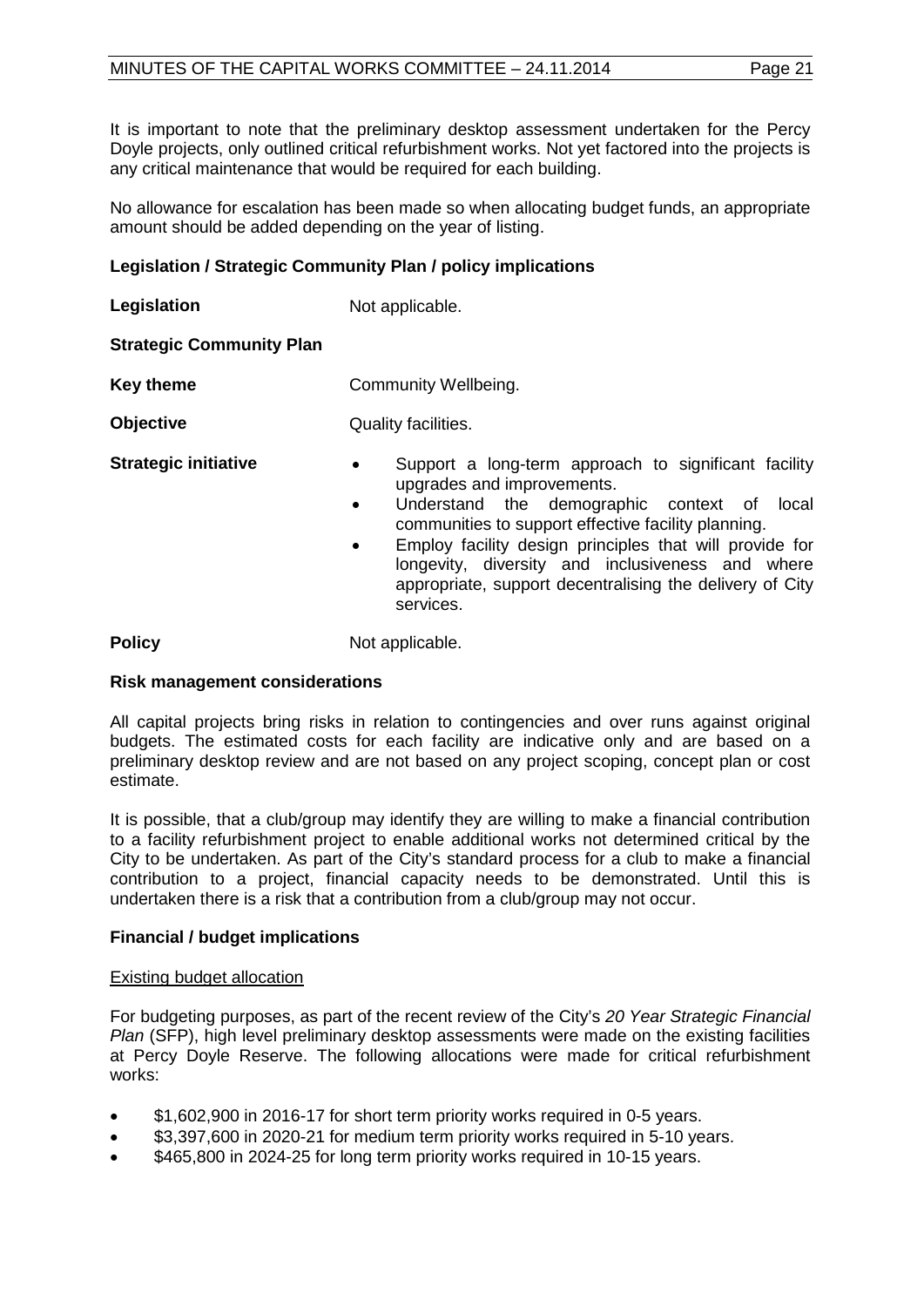As outlined previously, the budget allocations made were indicative only and were based on a preliminary desktop review and were not based on any project scoping, concept plans or cost estimates. It is important to note that the preliminary desktop assessment also only outlined critical refurbishment works. Not yet factored into the projects is any critical maintenance that will be required for each building.

Based on the proposed revised facility refurbishment project priorities, it is recommended that the *Five Year Capital Works Program* and *20 Year Strategic Financial Plan* be revised with the allocation and years outlined in the table presented. An appropriate allowance for escalation should also be included in budget allocations.

It is important to note that the allocation of funds for the Percy Doyle refurbishment projects is currently listed in 2016-17, 2020-21 and 2024-25 of the *20 Year Strategic Financial Plan*. The proposed priority will now see these projects all undertaken by the end of 2019-20.

Planning for the projects commences two years prior to the proposed construction to allow for more accurate cost estimates to be obtained and budget amendments to be made if required. During the planning stages, any critical maintenance items will be identified and added to the project scope and cost estimate.

#### Future financial year impact

| <b>Annual operating cost</b>                      | The operating cost for the facilities at Percy Doyle Reserve is<br>estimated at \$372,639 for 2014-15.                                                                                                                                                                                                                    |  |  |
|---------------------------------------------------|---------------------------------------------------------------------------------------------------------------------------------------------------------------------------------------------------------------------------------------------------------------------------------------------------------------------------|--|--|
|                                                   | It is anticipated that the majority of refurbishment works will not<br>increase the operating costs of the facilities at Percy Doyle<br>Reserve due to most of the work being for replacement items<br>for example, kitchen refurbishment. However, the following<br>two projects will have an impact on operating costs: |  |  |
|                                                   | New floodlighting proposed for the ovals estimated to<br>$\bullet$<br>increase the annual operating costs by \$30,000 per year<br>from 2019-20.                                                                                                                                                                           |  |  |
|                                                   | New air conditioning system for the Duncraig Leisure<br>Centre (sports hall) estimated to increase the annual<br>operating costs by \$8,760 per year from 2017-18.                                                                                                                                                        |  |  |
|                                                   | The<br>annual operating costs, once both<br>projects<br>are<br>implemented are expected to increase from \$372,639 to<br>\$411,399 (an annual increase of \$38,760).                                                                                                                                                      |  |  |
| <b>Estimated annual</b><br>income                 | The income for the facilities that are managed by the City on a<br>hire arrangement at Percy Doyle Reserve is estimated at<br>\$49,352 for 2014-15.                                                                                                                                                                       |  |  |
|                                                   | It is expected that the proposed refurbishment works would not<br>have an impact on the annual income for the facilities.                                                                                                                                                                                                 |  |  |
| 20 Year Strategic<br><b>Financial Plan impact</b> | The estimated net cash impact over the current adopted 20 Year<br>Strategic Financial Plan is estimated to be \$521,400. This is<br>based on the estimated increase to the annual operating costs<br>up to 2032-33 (does not include escalation/inflation costs).                                                         |  |  |

All amounts quoted in this report are exclusive of GST.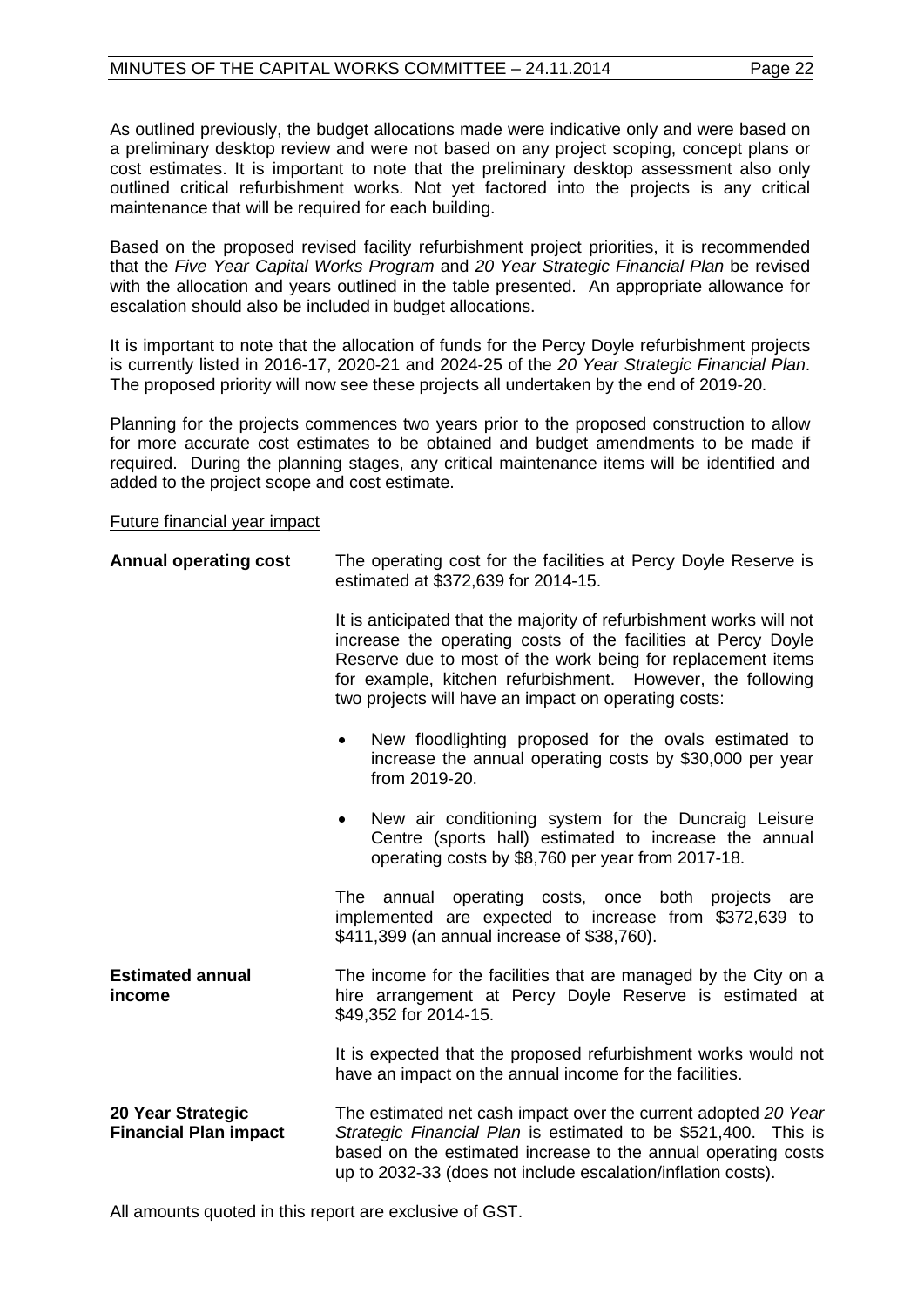# **Regional significance**

Percy Doyle Reserve is the largest active sporting area in the City with a size of 22.83 hectares. It is the only City managed facility that is currently classified as a regional park, meaning that it services not only the local area but also the surrounding suburbs in the northern corridor. Given the size and level of use of Percy Doyle Reserve, the proposed refurbishment works will be of significant local and regional importance.

#### **Sustainability implications**

#### Environmental

All facility refurbishment projects are planned to reduce the impact of the carbon footprint and consider environmental sustainability design features where possible within the project budget.

#### Social

The project will include consultation with existing user groups to ensure that feedback received represents their needs. However, unlike a typical refurbishment project, it is recommended that works to be undertaken be restricted to those considered critical to sustain the building until the future of the master plan project is determined. All facility refurbishment projects consider access and inclusion principles where possible within the project budget.

#### Economic

One of the main aims of the master plan project is the development of 'shared' and 'multipurpose' facilities to avoid their duplication, and to reduce the ongoing maintenance and future capital expenditure requirements at the site. The recommended refurbishment works have been restricted to those considered critical to sustain the building until the future of the master plan project is determined.

# **Consultation**

All facility refurbishment projects involve consultation with the existing user group/s (stakeholders) of the building during the planning stages. The consultation will be undertaken in line with the City's approved *Community Consultation and Engagement Policy and Protocol.* While feedback from stakeholders will be taken into consideration, unlike a typical refurbishment project, it is recommended that works to be undertaken be restricted to those considered critical to sustain the building until the future of the master plan project is determined.

Preliminary discussions have been held between the Mayor and clubs that lease facilities at Percy Doyle Reserve in regard to the future refurbishment projects. These clubs include the Sorrento Bowling Club; Sorrento Tennis Club; Undercroft Bridge Club and Sorrento Football (soccer) Club.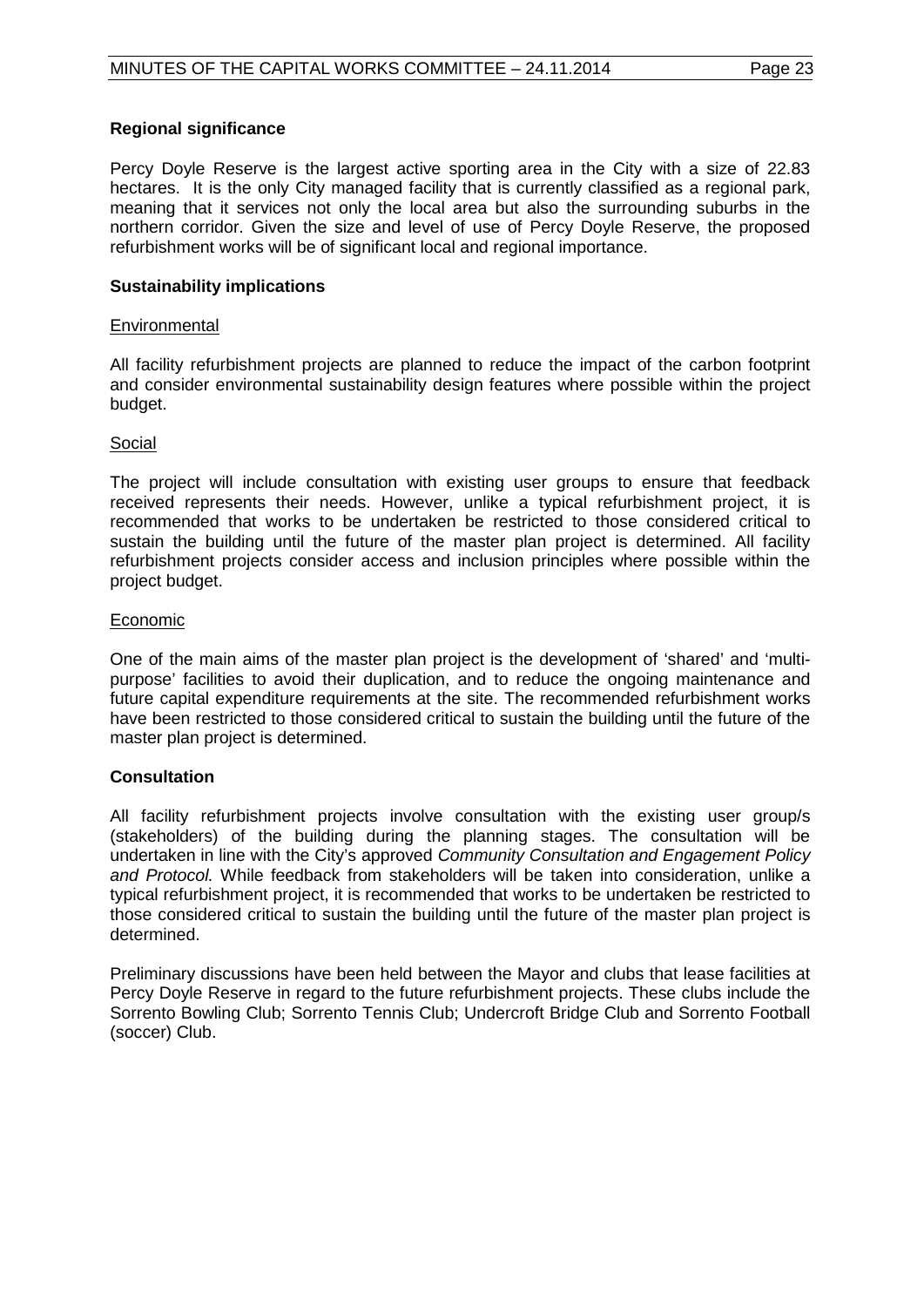#### **COMMENT**

With the expected delay in the Percy Doyle Reserve Master Plan, it is important that the existing facilities at the site have any critical refurbishment and maintenance work undertaken to ensure these facilities continue to support the numerous community and sporting clubs/groups and local residents. The buildings at the site range in age with some up to 40 years old and many having only had minor maintenance and refurbishments works undertaken since the master plan project began in 2009.

The recent addition of funds to the City's *20 Year Strategic Financial Plan* (SFP) for the projects was based on a high level preliminary desktop assessment and were listed within three allocations across 2016-17, 2020-21 and 2024-25 until further work could be undertaken on proposed priority and years for consideration. It is important to note that the preliminary desktop assessment only outlined critical refurbishment works. Not yet factored into the projects is any critical maintenance that may be required for each building.

Rather than add the Percy Doyle Reserve facility refurbishment projects to the bottom of the existing list of community facility refurbishment priorities, it was determined that a new facility refurbishment priority list be developed.

The revised recommended priority includes all the facilities that were recommended for refurbishment as part of the recent Community Facility Review and the new projects for the facilities at Percy Doyle Reserve.

The new recommended facility refurbishment priority order is based on the City's current resources and financial capacity to undertake the projects. The priority order was determined using the criteria developed as part of the Community Facility Review which included an assessment of usage; age of the facility; previous works undertaken; community service provision and the results of the functionality audit.

# **VOTING REQUIREMENTS**

Simple Majority.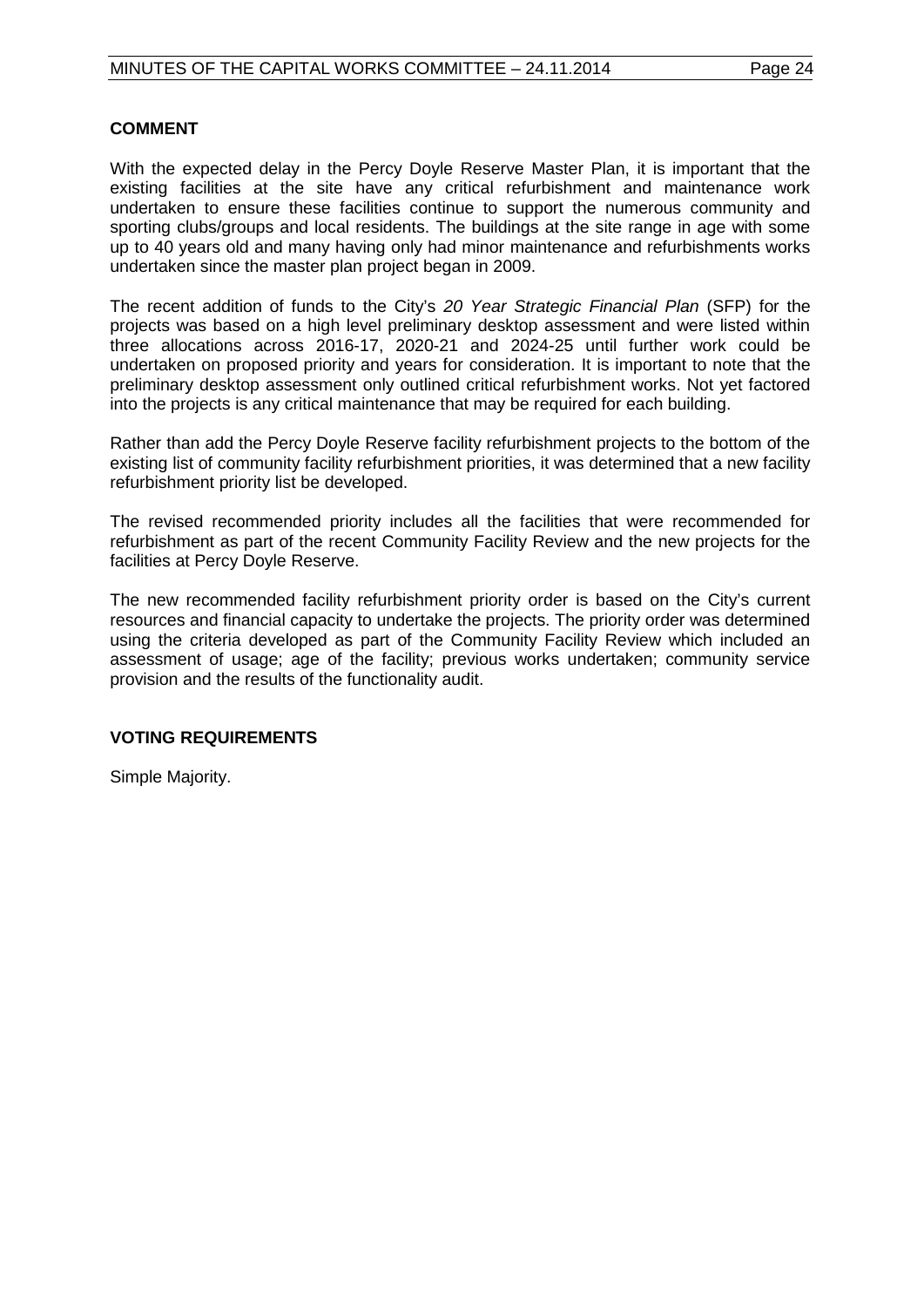# **OFFICER'S RECOMMENDATION**

That Council:

1 AGREES that the priority list and budget years for future community facility refurbishment projects as outlined in this Report and the table below, will be used as a guide in the development of the City's future *Five Year Capital Works Program* and *20 Year Strategic Financial Plan*;

| <b>Building</b>                    | <b>Critical works</b>            | Estimate    | Priority        | Year      | New year    |
|------------------------------------|----------------------------------|-------------|-----------------|-----------|-------------|
|                                    |                                  | Amount      |                 | currently | to be       |
|                                    |                                  |             |                 | listed    | listed      |
| <b>Undercroft</b>                  | Kitchen.                         | \$95,900    | $\overline{1}$  | N/A       | 2016-17     |
| <b>Bridge</b>                      |                                  |             |                 |           |             |
| Clubroom<br>Duncraig               | Children's area.                 | \$82,200    | $\overline{2}$  | N/A       | 2016-17     |
| Library                            |                                  |             |                 |           |             |
| <b>Flinders Park</b>               | Kitchen; toilets;                | \$450,000   | 3               | 2016-17   | 2016-17     |
| <b>Community Hall</b>              | flooring;                        |             |                 |           |             |
| Craigie Leisure                    | storage.<br><b>Extension and</b> | \$2,250,000 | $\overline{4}$  | 2017-18   | 2017-18     |
| Centre (major                      | refurb of gym;                   |             |                 |           |             |
| refurbishment)                     | fitness; crèche.                 |             |                 |           |             |
| Sorrento Tennis                    | Toilets;                         | \$438,400   | $\overline{5}$  | N/A       | $2017 - 18$ |
| Clubrooms                          | changerooms;                     |             |                 |           |             |
|                                    | general.                         |             |                 |           |             |
| Duncraig                           | Roof:                            | \$822,000   | 6               | N/A       | 2017-18     |
| Leisure Centre                     | changerooms;                     |             |                 |           |             |
|                                    | entrance;<br>heating/            |             |                 |           |             |
|                                    | cooling.                         |             |                 |           |             |
| Warrandyte                         | Heating/                         | \$250,000   | $\overline{7}$  | N/A       | $2017 - 18$ |
| Park Clubroom                      | cooling; power                   |             |                 |           |             |
|                                    | upgrade.                         |             |                 |           |             |
| Sorrento                           | Kitchen; toilets;                | \$438,400   | 8               | N/A       | 2018-19     |
| Football                           | changerooms;                     |             |                 |           |             |
| (soccer)<br>Clubrooms              | general.                         |             |                 |           |             |
| Sorrento                           | Kitchen;                         | \$137,000   | $\overline{9}$  | N/A       | 2018-19     |
| <b>Bowling</b>                     | general.                         |             |                 |           |             |
| Clubrooms                          |                                  |             |                 |           |             |
| Windermere                         | Heating/                         | \$250,000   | 10              | N/A       | 2018-19     |
| Park Clubrooms                     | cooling; power                   |             |                 |           |             |
|                                    | upgrade.                         |             |                 | N/A       |             |
| <b>Percy Doyle</b><br>Reserve Oval | Soccer and<br>AFL.               | \$2,849,600 | $\overline{11}$ |           | 2019-20     |
| Floodlighting                      |                                  |             |                 |           |             |
| Mildenhall                         | Kitchen; toilets;                | \$369,900   | 12              | N/A       | 2019-20     |
|                                    | roof.                            |             |                 |           |             |
| Duncraig                           | Kitchen; toilets.                | \$232,900   | $\overline{13}$ | N/A       | 2019-20     |
| Community                          |                                  |             |                 |           |             |
| Centre                             |                                  |             |                 |           |             |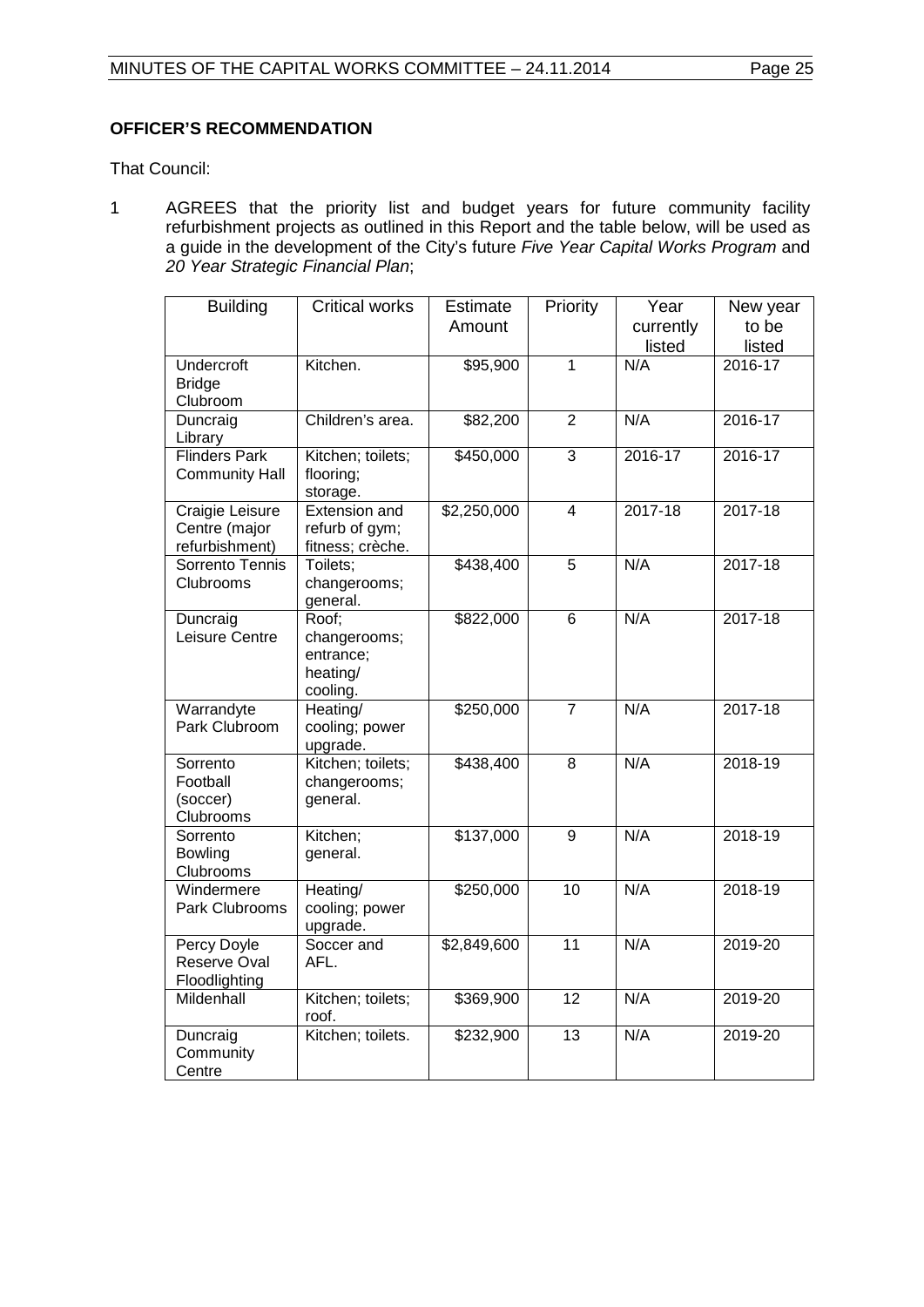| <b>Building</b>                             | Critical works                                     | Estimate<br>Amount | Priority | Year<br>currently<br>listed | New year<br>to be<br>listed |
|---------------------------------------------|----------------------------------------------------|--------------------|----------|-----------------------------|-----------------------------|
| MacNaughton<br>Park Clubroom                | Kitchen;<br>changerooms;<br>general.               | \$850,000          | 14       | 2018-19                     | 2020-21                     |
| Ellersdale Park<br>Clubroom                 | Toilets;<br>changerooms;<br>general.               | \$850,000          | 15       | N/A                         | 2021-22                     |
| Padbury Hall                                | Heating/<br>cooling; power<br>upgrade;<br>storage. | \$500,000          | 16       | N/A                         | 2022-23                     |
| Woodvale<br>Community<br><b>Care Centre</b> | Kitchen;<br>storage;<br>windows.                   | \$300,000          | 17       | 2017-18                     | 2023-24                     |
| Connolly<br>Community<br>Centre             | Kitchen.                                           | \$250,000          | 18       | 2017-18                     | 2023-24                     |

2 NOTES that during the planning and consultation stage of the projects, any works identified by the facility user groups or any maintenance that is determined as critical will be included in the scope and budget of the project for consideration.

# **PROCEDURAL MOTION – THAT THE ITEM BE REFERRED BACK TO THE CEO**

**MOVED Mayor Pickard, SECONDED Cr Ritchie that the matter relating to the proposed community facility refurbishment projects within Percy Doyle Reserve, Duncraig, be REFERRED BACK to the Chief Executive Officer for further investigation, including the development of detailed scope of works and costings following further engagement with the relevant user groups of the following facilities:**

- **1 Sorrento Football (Soccer) Clubrooms;**
- **2 Sorrento Tennis Clubrooms;**
- **3 Sorrento Bowling Clubrooms;**
- **4 Undercroft Bridge Club Clubrooms.**

# **The Motion was Put and CARRIED (5/0)**

**In favour of the Motion:** Cr Hollywood, Mayor Pickard, Crs Corr, Ritchie and Taylor.

*Appendix 3 refers*

*[To access this attachment on electronic document, click here: Attach3agnCWC241114.pdf](http://www.joondalup.wa.gov.au/files/committees/CWOC/2014/Attach3agnCWC241114.pdf)*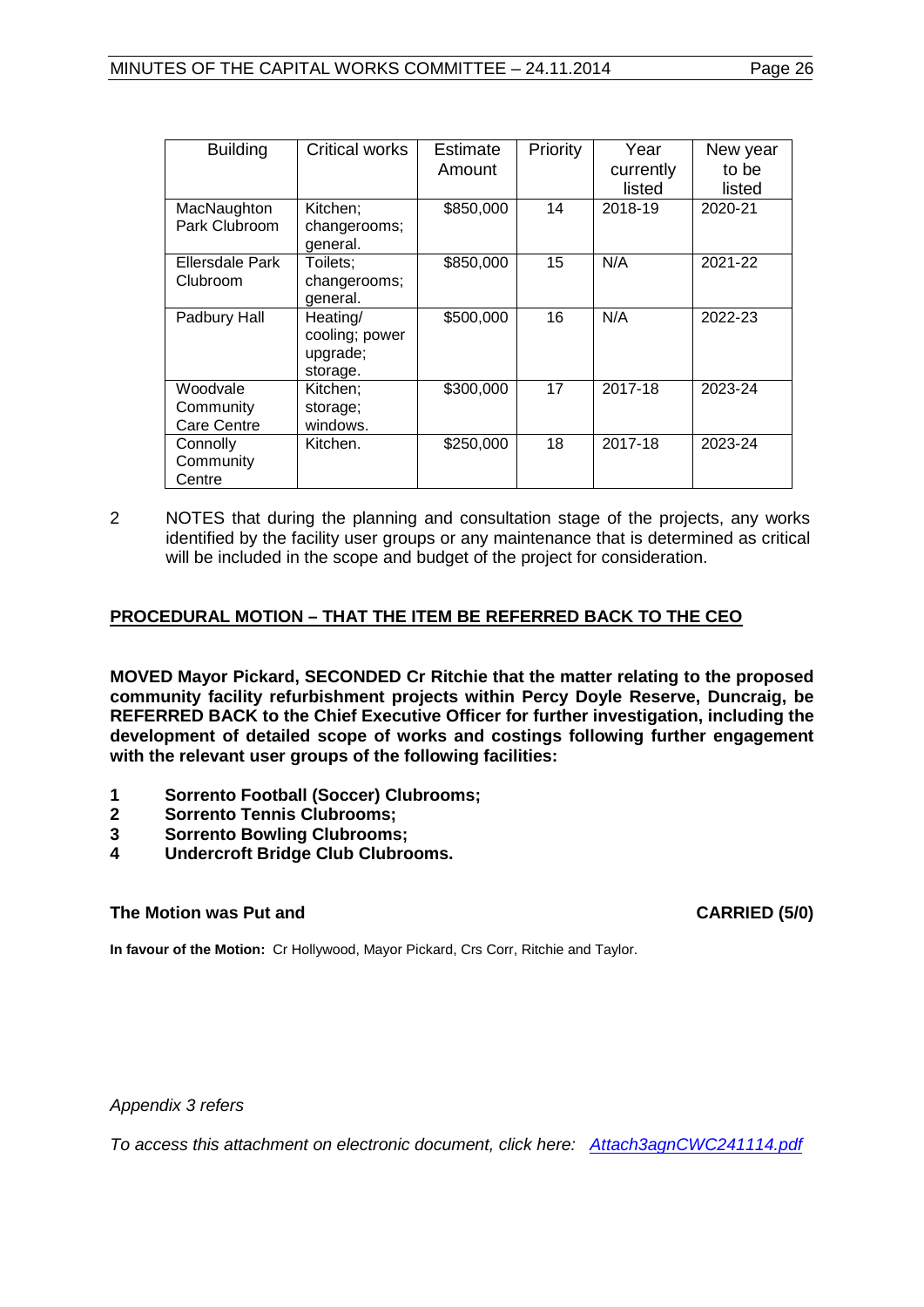| <b>Name/Position</b>      | <b>Cr Brian Corr.</b>                                      |
|---------------------------|------------------------------------------------------------|
| <b>Item No./Subject</b>   | Item 4 - Proposed Refurbishment - Undercroft Bridge Club.  |
| <b>Nature of interest</b> | Interest that may affect impartiality.                     |
| <b>Extent of Interest</b> | Cr Corr's wife is Secretary of the Undercroft Bridge Club. |
|                           |                                                            |

#### **Disclosures of interest affecting impartiality**

# <span id="page-26-0"></span>**ITEM 4 PROPOSED REFURBISHMENT - UNDERCROFT BRIDGE CLUB**

| <b>WARD</b>                           | South-West                                                   |                                                                                                                                                                             |
|---------------------------------------|--------------------------------------------------------------|-----------------------------------------------------------------------------------------------------------------------------------------------------------------------------|
| <b>RESPONSIBLE</b><br><b>DIRECTOR</b> | Mr Mike Tidy<br><b>Corporate Services</b>                    |                                                                                                                                                                             |
| <b>FILE NUMBER</b>                    | 17817                                                        |                                                                                                                                                                             |
| <b>ATTACHMENT</b>                     | Attachment 1<br>Attachment 2<br>Attachment 3<br>Attachment 4 | Aerial map of Undercroft Bridge Club<br>Undercroft Bridge Club floor<br>plan<br>(existing)<br>Undercroft Bridge Club concept plan<br>Undercroft Bridge Club cost estimate   |
| <b>AUTHORITY / DISCRETION</b>         | amending budgets.                                            | Executive - The substantial direction setting and oversight<br>role of Council, such as adopting plans and reports,<br>accepting tenders, directing operations, setting and |

#### **PURPOSE**

For Council to consider the request from the Undercroft Bridge Club (UBC) for approval and financial consideration to extend the UBC building at Percy Doyle Reserve, Duncraig.

#### **EXECUTIVE SUMMARY**

The UBC has applied to the City to consider a refurbishment and extension to the leased clubrooms at Percy Doyle Reserve, Duncraig.

The works would include extending the current building 11 metres further west, creating a new office and store room within this extension and refurbishing the existing toilet area. The project would also require some minor works to the external building infrastructure (paths and drainage). The club has identified the works are required to meet increasing demand by its members and visitors to play bridge.

The project has been planned, designed and costed by the club with the City making some minor alterations to the cost estimate to also include escalation costs to June 2015. The total project cost is estimated at \$445,547, with the club identifying \$140,000 available as a club contribution. The club has requested that the City manage the project and fund the deficit of \$305,547.

Should the project be approved, the City would manage the project (including detailed design, approvals and construction) and would therefore be required to list the works (including the income from the club) within the Capital Works Program.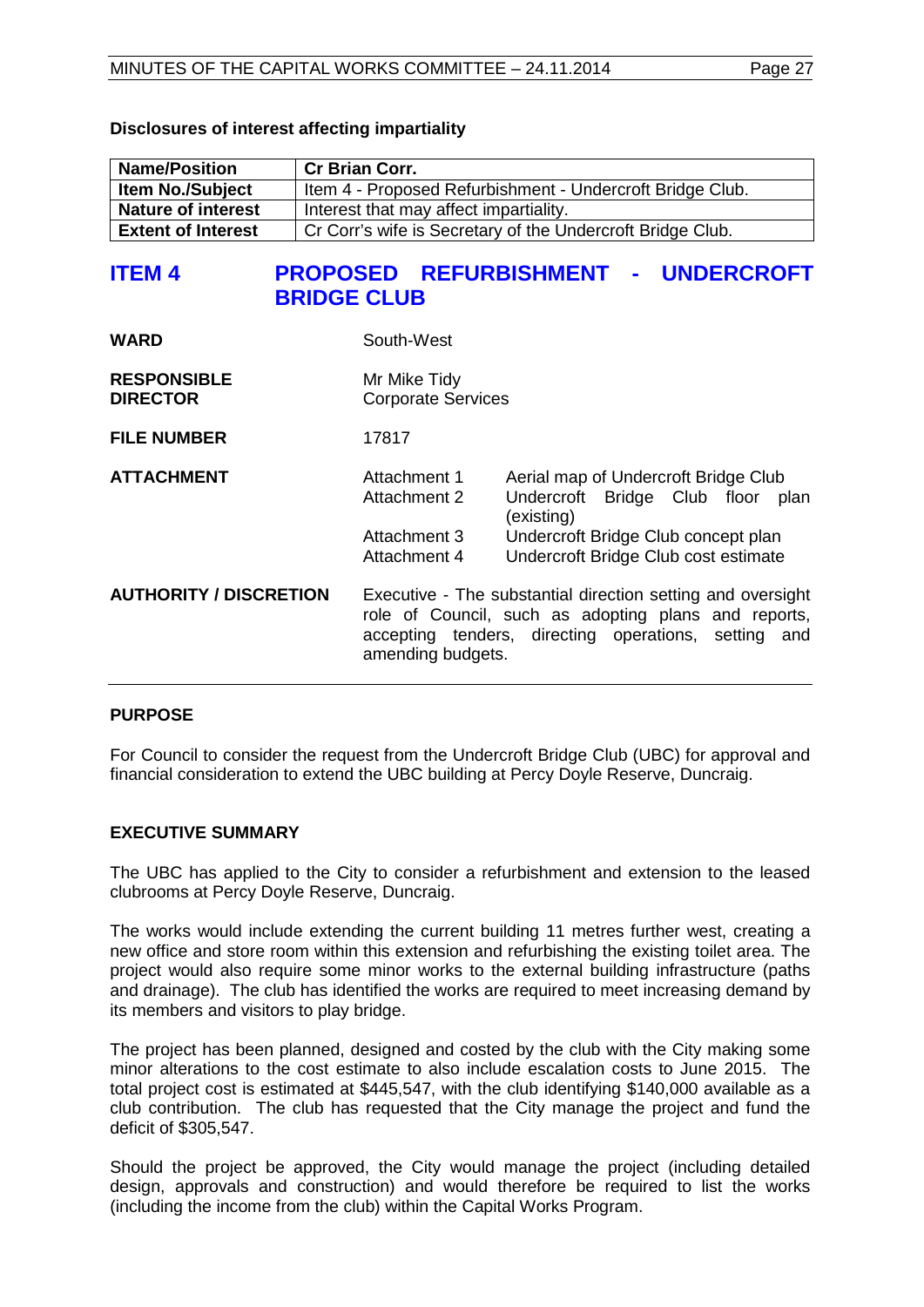Alternatively, the City may choose to contribute to the project but not manage it. This would result in the club managing the project with the City providing oversight. There would be cost savings involved in this model due to a decrease in the contingency amount, with the total project cost decreasing to \$381,898 and the City's contribution being \$241,898. This model would require the City listing only its contribution in the capital works budget and providing this to the club.

#### *It is therefore recommended that Council:*

- *1 NOTES and ACKNOWLEDGES the level of documentation undertaken by the Undercroft Bridge Club towards the planning and costing for the proposed extension to the Undercroft Bridge Club building located at Percy Doyle Reserve, Duncraig;*
- *2 NOTES that there are no funds allocated within the current Five Year Capital Works Program, and the City's 20 Year Strategic Financial Management Plan to undertake an extension to the existing facility;*
- *3 As a result of part 2 above, DOES NOT AGREE to fund the proposed extension to the Undercroft Bridge Club building located at Percy Doyle Reserve, Duncraig in 2015-16;*
- *4 AGREES to include a possible extension to the Undercroft Bridge Club building located at Percy Doyle Reserve, Duncraig as part of a scope of works for a future refurbishment of that building.*

# **BACKGROUND**

The UBC building is located at Percy Doyle Reserve, Duncraig. The building was completed in 1993 and is currently leased to the UBC. The lease was renewed in January 2014 and has a ten year term with two options for an additional five years each.

The club has been in existence since 1972 and was heavily involved in fundraising and lobbying for the construction of its current clubrooms.

In July 2014, the City received a Club Funded Facility Upgrade (CFFU) application from the club for approval to extend its clubrooms at Percy Doyle Reserve, Duncraig.

The project includes extending the clubrooms approximately 11 metres to the west over an area currently covered in grass (passive space). The extension would include some internal works including refurbishment of the male, female, ambulant and disabled toilets, construction of a new store room and relocation of the office space. The land the extension is proposed to be built on is Crown Land under a City of Joondalup management order and is zoned "Parks and Recreation".

The project is identified by the club as necessary to meet the increase in membership that it has experienced over the past decade. The club currently has a membership of 420 (425 in 2013 and 405 in 2012) and utilise its clubrooms six afternoons, four nights and three mornings a week as well as three or four Sundays a year. It also currently hire the nearby Mildenhall facility for three and a half hours each Saturday due to a lack of space within the clubrooms.

After consideration of the first application by the club in July 2014, the City provided a letter of in-principle support for the CFFU application allowing the UBC to develop a concept design and cost estimate.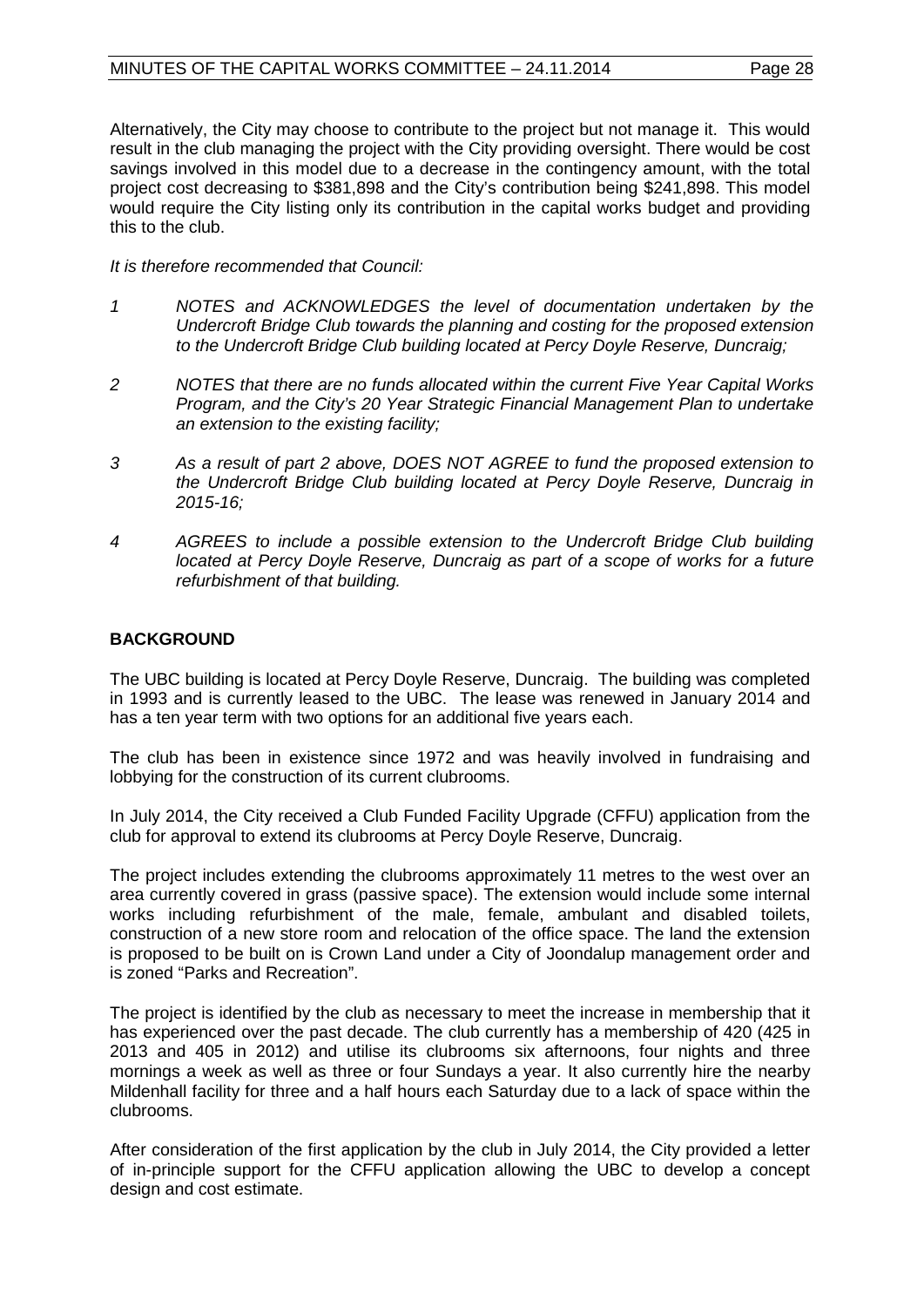In September 2014, the club submitted a new CFFU for formal consideration of the extension project as well as consideration of a request for financial assistance.

#### **DETAILS**

Various business units provided feedback on the CFFU application with no concerns being raised with the construction of the facility. It has been noted that the extension would require both a development application and a building approval to be completed before any works commenced and significant site works would be required including re-aligning an existing drainage line that runs beneath the proposed expansion area.

Within the September CFFU application, the UBC provided detailed designs for the extension which have been approved by a structural engineer as well as a cost estimate prepared by a quantity surveyor. Both of these have been assessed by the City. It is believed that the cost estimate is acceptable, however, historically it has been difficult to assess the accuracy of cost estimates for extensions to buildings.

The UBC has submitted within its application a desire for the City to manage the works. This would allow the City to ensure all works meet the required standard and specifications of a City asset, however, managing the project would require additional resources from the City in appointing a Project Manager to manage any further designs as well as the tender and construction.

The UBC could also be charged with managing the project with the City providing oversight and the financial contribution. This would provide a significant cost saving to the project as a result of lower overheads and contingencies. This option would require the club to engage and appoint a builder to undertake the works. The City would wish to approve the builder and have oversight over the project to ensure the building meets the City's expected level of finish.

Two cost estimates have been prepared. The City managed price includes contingencies of 42.9% (includes the City's standard cost escalation for small works and escalation to June 2015). The club managed price includes contingencies of 22.9% (as identified in Club prepared cost estimate) and reflects the cost savings created should the club manage the project.

|                                             | <b>City Managed</b> | <b>Club Managed</b> |
|---------------------------------------------|---------------------|---------------------|
| Budget (Est \$330,279 - Furniture & Fit out |                     |                     |
| \$21,000                                    | \$309,279           | \$309,279           |
| Contingencies (City 40%, Club 20%)          | \$123,712           | \$61,856            |
| Cost Escalation (2.9% to June 2015)         | \$12,557            | \$10,763            |
| Total                                       | \$445,547           | \$381,898           |
| <b>Club Contribution</b>                    | \$140,000           | \$140,000           |
| <b>City Contribution</b>                    | \$305,547           | \$241,898           |

The club has provided comment that they would be able to contribute \$140,000 to the project.

The cost estimate also allocates a cost of \$21,000 which was included for furniture and fit out. The club has indicated that they will provide this equipment at their cost and that this figure is not included within the clubs contribution, so this figure has been removed from consideration.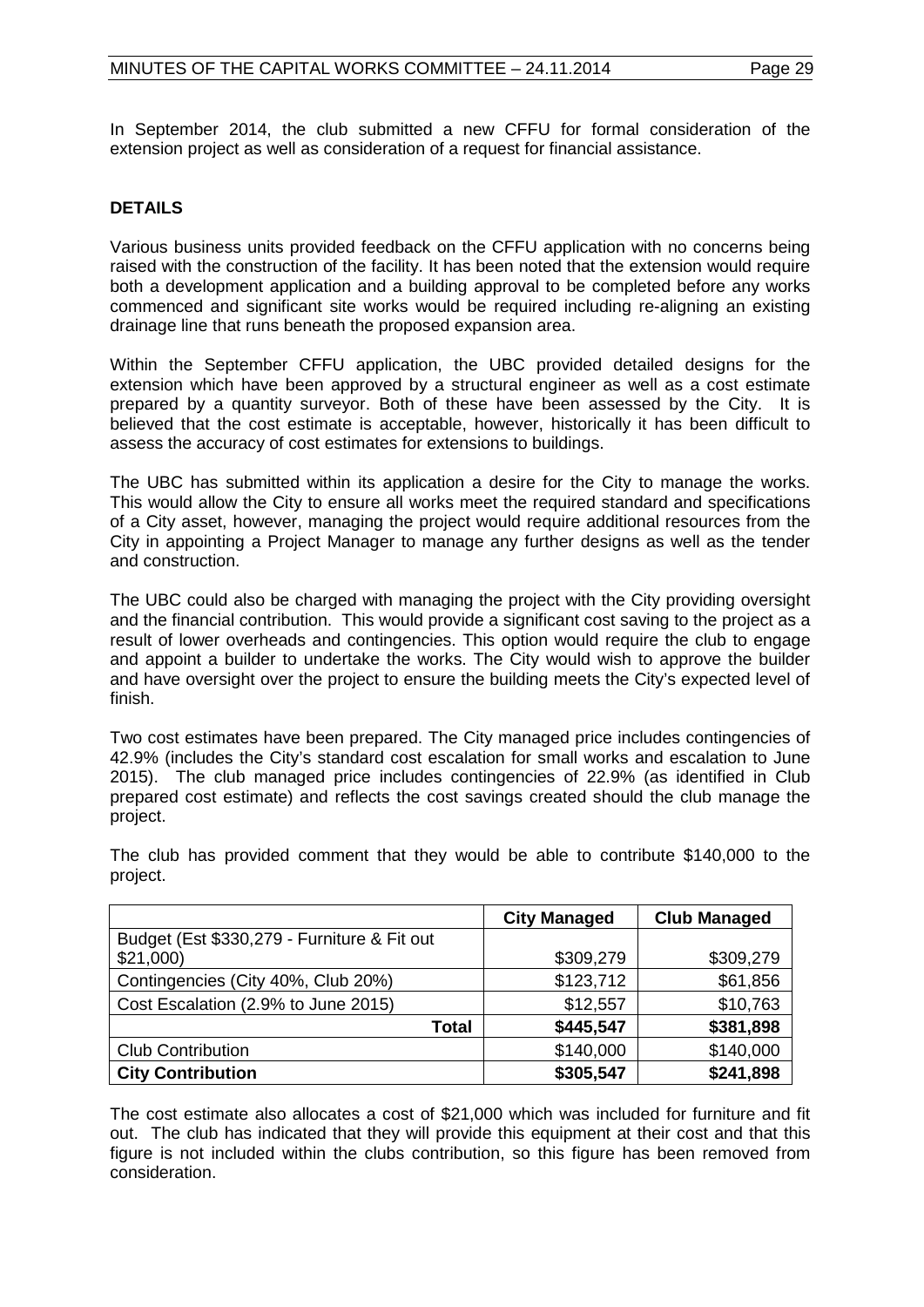Should the project be approved, the City would require approval from the Minister of Lands to extend the current leased area of the UBC to include the addition.

The project would not be eligible for Community Sport and Recreation Facility Funding (CSRFF) as bridge is not a recognised sport or recreation activity by the Department of Sport and Recreation.

#### **Issues and options considered**

The City has identified that the existing kitchen at the facility would require refurbishment in the future. This project was identified in a list of projects proposed to be included within the City's Capital Works Program as a result of the delay of the Percy Doyle Master Plan. Any amount listed for the kitchen refurbishment could be included as a contribution to the extension project.

The City could alternatively provide comment to the club that the City is in support of the project, however, a financial contribution is not available. This would allow the club to either re-evaluate the priority items, possibly reducing the project cost or to seek additional external funding to cover the deficit. Should the City endorse this option, the project would be managed by the club with the City viewing it as a CFFU project.

# **Legislation / Strategic Community Plan / policy implications**

| Legislation                     | Not applicable.                                                                             |
|---------------------------------|---------------------------------------------------------------------------------------------|
| <b>Strategic Community Plan</b> |                                                                                             |
| Key theme                       | Community Wellbeing.                                                                        |
| <b>Objective</b>                | <b>Quality Facilities.</b>                                                                  |
| <b>Strategic initiative</b>     | Support a long term planning approach to significant facility<br>upgrades and improvements. |
| <b>Policy</b>                   | Not applicable.                                                                             |

#### **Risk management considerations**

All capital projects bring risks in relation to contingencies and over runs against original budgets. The cost estimate was undertaken by a registered quantity surveyor, however, was not commissioned by the City.

As part of the City's standard process for a club to make a financial contribution to a project, financial capacity needs to be demonstrated. Until this is undertaken there is a risk that a contribution from a club/group may not occur.

A "Club managed" model would create risks in the works not being completed to the City's standard level of finish and would require considerable oversight by the City. This model would also bring additional risk to the City should the club not be able to afford any cost overruns. Any requests for additional funding from the club as a result of budget increases during construction could be lengthy and require significant delays to the project.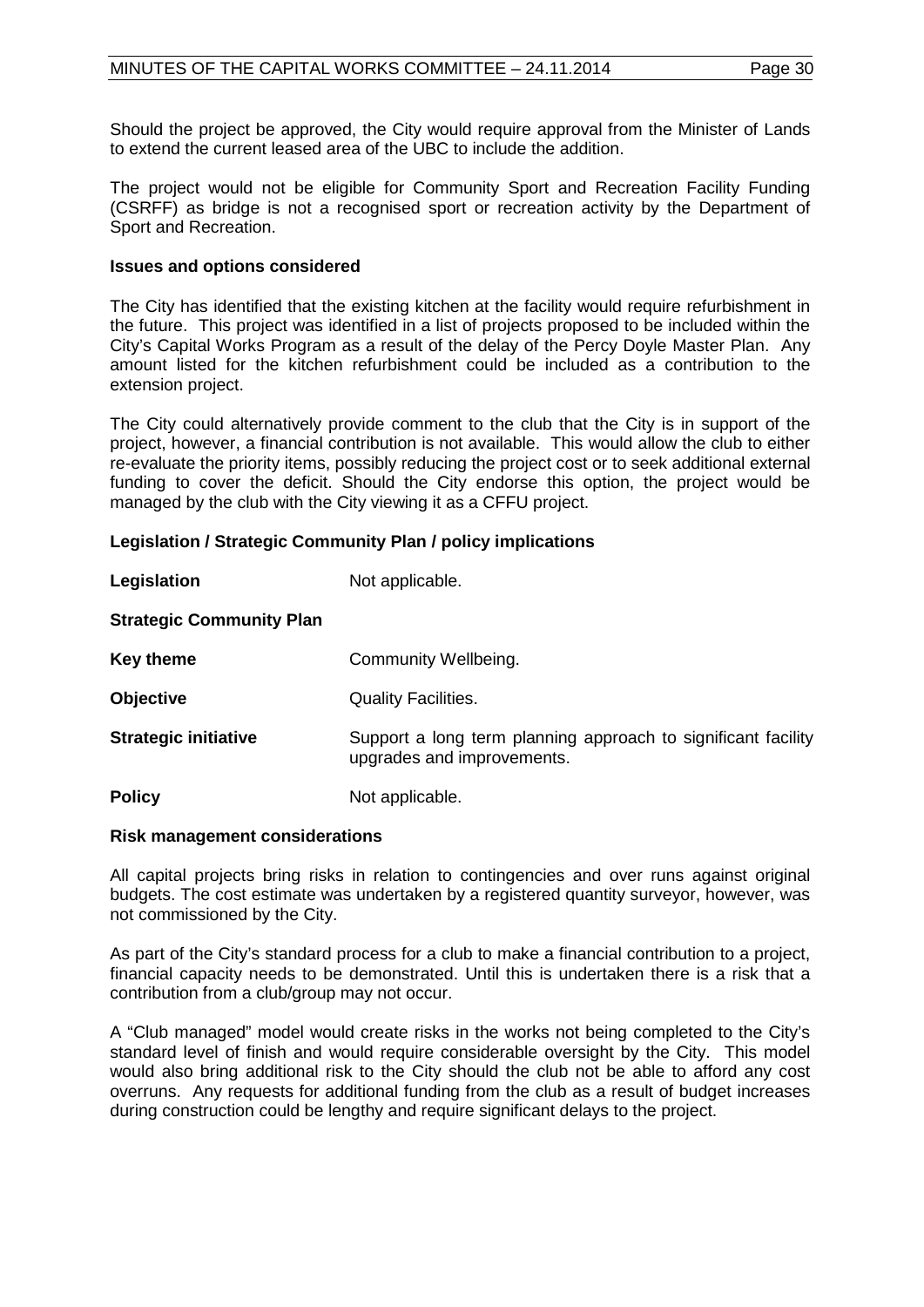# **Financial / budget implications**

There are no funds currently listed as part of the *Five Year Capital Works Program* and the *20 Year Strategic Financial Plan*.

If the decision is to proceed with the project as part of a future financial year, then with the current level of financial commitment across all capital works projects, a decision will need to be made on which current project is to be deferred or delayed.

There are approximate amounts of \$1.6 million in 2016-17, \$3.4 million in 2020-22 and \$500,000 listed within the City's *20 Year Strategic Financial Plan* for works to be undertaken at the various facilities within the Percy Doyle site. The City is about to commence the process to determine which facilities require what level of refurbishment works. It may be possible to include the requested extension to UBC as part of the scope of works in 2016-17 and determine if budget funds are available at that time.

#### Current financial year impact

| Annual operating cost | The UBC building is a leased facility, therefore, any increase in |
|-----------------------|-------------------------------------------------------------------|
|                       | utility charges would be absorbed by the club under its lease     |
|                       | agreement.                                                        |

The City would see minimal increases within the costs for insurance and building management (that is building maintenance not covered by the lease).

- **Estimated annual income** The UBC currently pay \$995 (ex GST) annually as per its lease agreement. This amount may be reassessed in line with the City's *Property Management Framework* should the project be completed.
- **Capital replacement** An increase in the size of the floor plan to the UBC may impact on the future Percy Doyle Masterplan designs as the City has indicated that an attempt would be made to provide "like for like" replacements for all existing assets on the site. An increase in size to the UBC building may then require an increase in size of any proposed new spaces allocated to the club within the Master Plan.

All amounts quoted in this report are exclusive of GST.

# **Regional significance**

The UBC is the largest bridge club that operates within the northern suburbs of metropolitan Perth. Other clubs within the northern suburbs are based within multi-purpose community facilities.

The UBC attracts people from outside of the City of Joondalup who travel to play at the club as both members and visitors.

# **Sustainability implications**

Not applicable.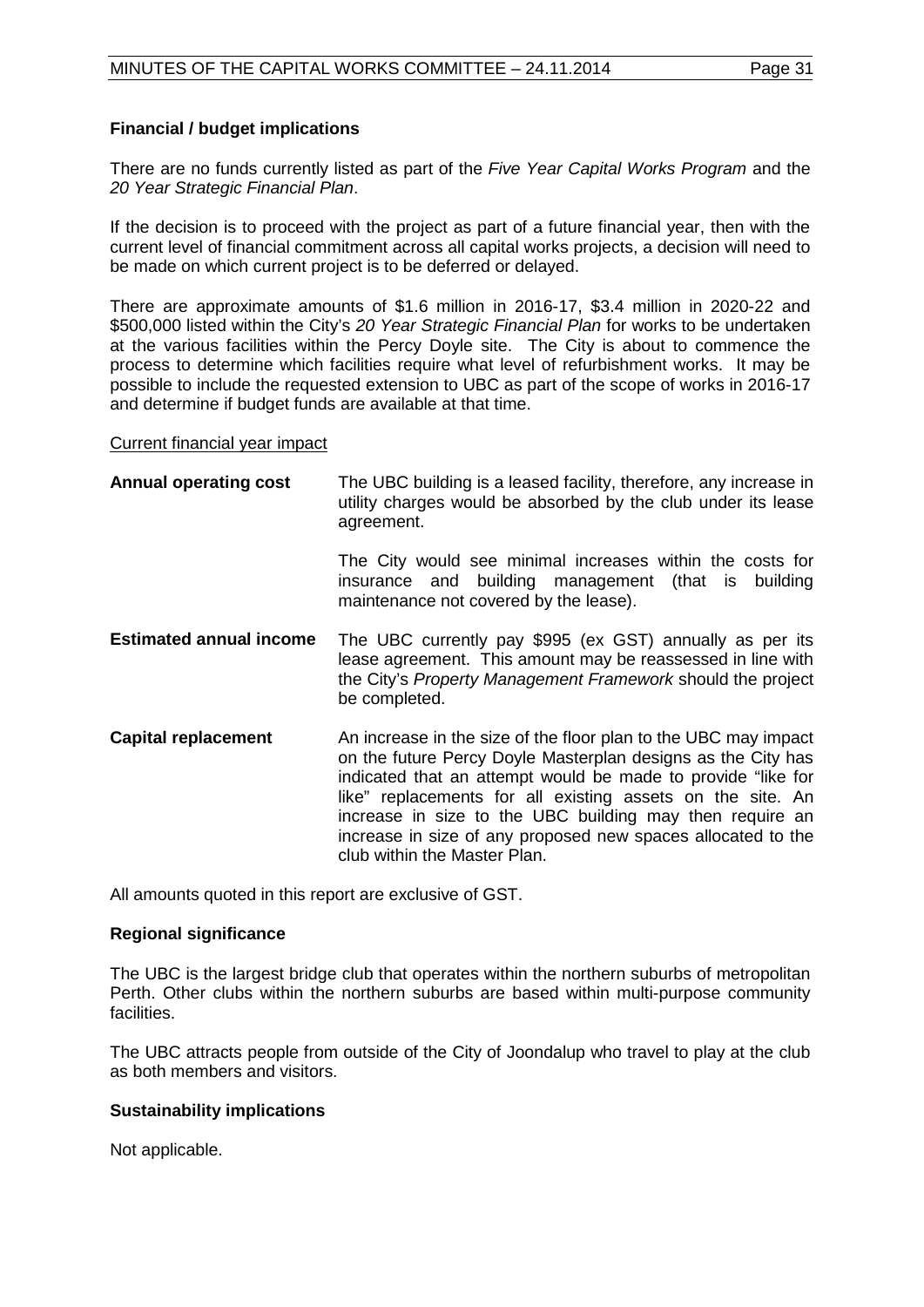#### **Consultation**

Not applicable.

# **COMMENT**

The club, at its own cost, has undertaken the planning process to date, preparing concept designs as well as the cost estimate for consideration within this application.

Given the history of the Percy Doyle site and the recent agreement to delay the Master Plan a further 10 years the UBC clubrooms are due for some minor refurbishment works. The Master Plan is expected to take place within the next 20 years (which is likely to result in the demolition of the existing UBC clubrooms), therefore any financial contribution to a capital works project within the site may not provide good financial value given the limited expected life of the asset. There is also concern that should the City support this application, other clubs within the Percy Doyle site may make similar requests.

The club is experiencing similar challenges to a majority of sport and recreation clubs within the City of an expanding membership and limited facility availability. The City has strongly recommended that these clubs need to better consider their usage of the assets available to them and consider alternate methods of program delivery that better suit the assets available and their members.

# **VOTING REQUIREMENTS**

Simple Majority.

# **OFFICER'S RECOMMENDATION**

That Council:

- 1 NOTES and ACKNOWLEDGES the level of documentation undertaken by the Undercroft Bridge Club towards the planning and costing for the proposed extension to the Undercroft Bridge Club building located at Percy Doyle Reserve, Duncraig;
- 2 NOTES that there are no funds allocated within the current Five Year Capital Works Program, and the City's 20 Year Strategic Financial Management Plan to undertake an extension to the existing facility;
- 3 As a result of part 2 above, DOES NOT AGREE to fund the proposed extension to the Undercroft Bridge Club building located at Percy Doyle Reserve, Duncraig in 2015-16;
- 4 AGREES to include a possible extension to the Undercroft Bridge Club building located at Percy Doyle Reserve, Duncraig as part of a scope of works for a future refurbishment of that building.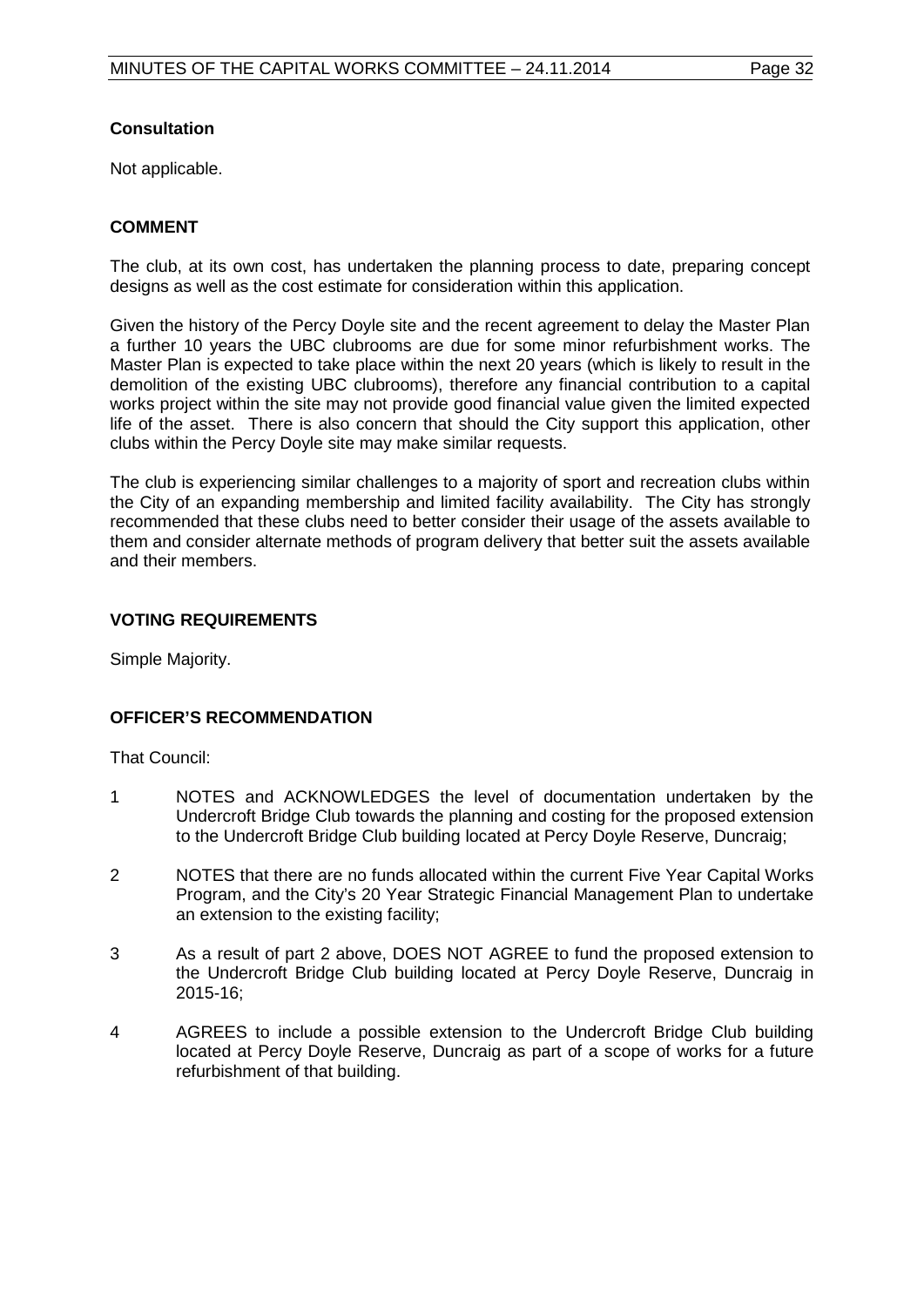# **PROCEDURAL MOTION – THAT THE ITEM BE REFERRED BACK TO THE CEO**

**MOVED Mayor Pickard, SECONDED Cr Ritchie that the matter relating to the proposed refurbishment project of the Undercroft Bridge Club be REFERRED BACK to the Chief Executive Officer for further investigation and incorporation into the report on the proposed community facility refurbishment projects within Percy Doyle Reserve, Duncraig.**

#### **The Motion was Put and CARRIED (5/0)**

**In favour of the Motion:** Cr Hollywood, Mayor Pickard, Crs Corr, Ritchie and Taylor.

*Appendix 4 refers*

*[To access this attachment on electronic document, click here: Attach4agnCWC241114.pdf](http://www.joondalup.wa.gov.au/files/committees/CWOC/2014/Attach4agnCWC241114.pdf)*